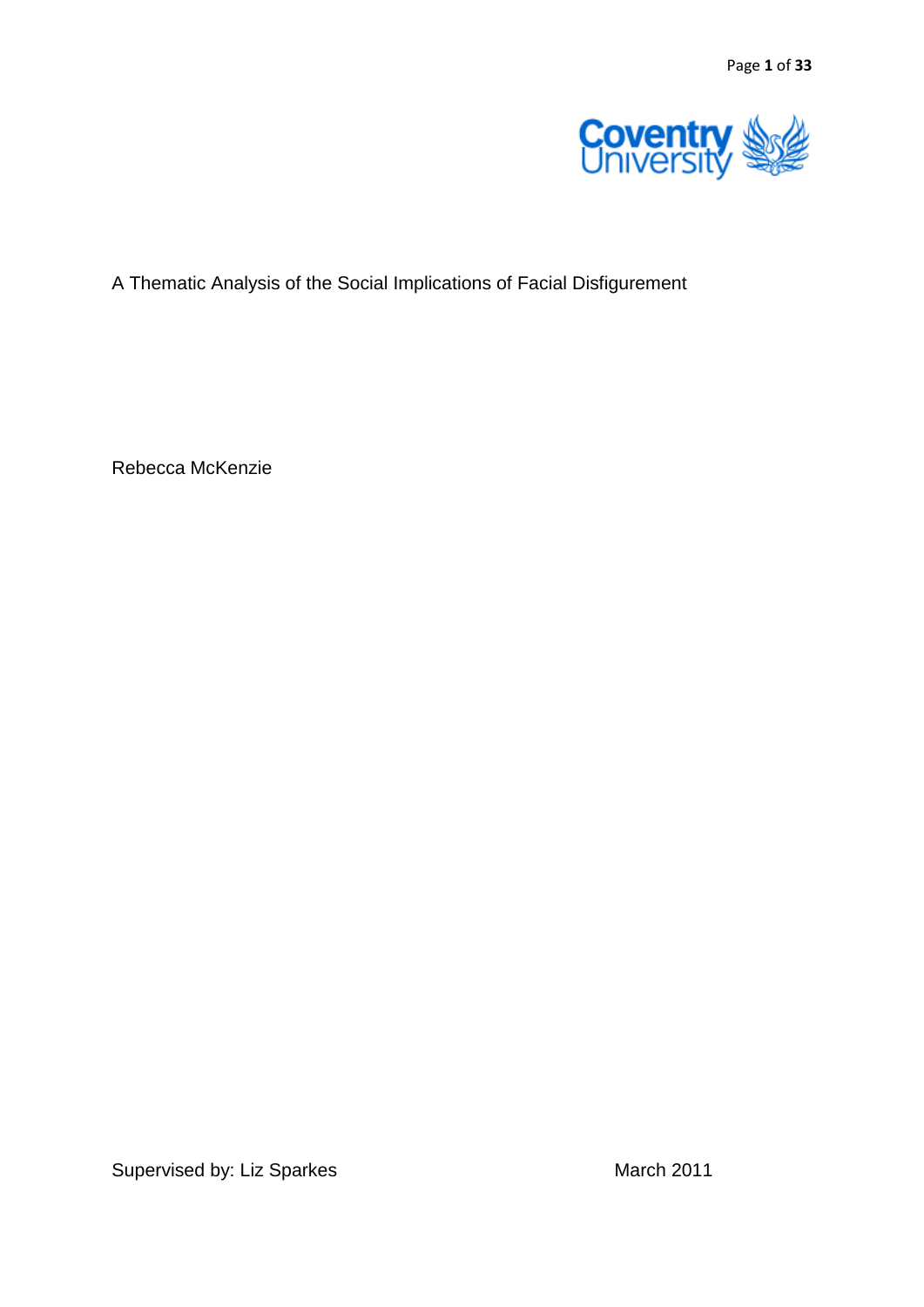A Thematic Analysis of the Social Implications of Facial Disfigurement

# **ABSTRACT**

The presence of facial disfigurement has been demonstrated to have a profound effect on social encounters. However, little is known about why those that are facially disfigured report feeling isolated and even avoided because of their treatment by members of society. These reports are consistent despite the severity and variety of facial disfigurements. The current study investigated in a qualitative manner the influence that facial disfigurement holds when it is seen as a phenomenological experience. In total, eight respondents recruited through an opportunity sample participated in a series of two focus groups. The data was then transcribed and analysed in a thematic manner in order to identify the overarching themes. The data analysis revealed four key super-ordinate theme areas: Perceived and actual acceptance levels of the facially disfigured; experience and impact of cultural, media and societal norms; perception and judgements of the facially disfigured; and experience of beauty. Due to the perceiver"s perspective taken throughout the current study, findings have been novel. The set of themes that have been developed can be applied to previous research and can be used to examine surrounding factors that may substantiate isolating behaviour demonstrated towards the facially disfigured. The set of themes developed adds further understanding to the potential underlying reasons why those with facial disfigurements are viewed as abnormal and are treated as such in day-to-day society. The themes indicated that elements that may be seen as mundane within a societal setting could have considerable impact on the day-to-day lives of those living with a facial disfigurement.

| <b>Kev Words</b><br>Facial<br>Disfiaurement | Social<br>I Interaction | Thematic<br><b>Analysis</b> | Media<br>representation | Media<br>influence |
|---------------------------------------------|-------------------------|-----------------------------|-------------------------|--------------------|
|---------------------------------------------|-------------------------|-----------------------------|-------------------------|--------------------|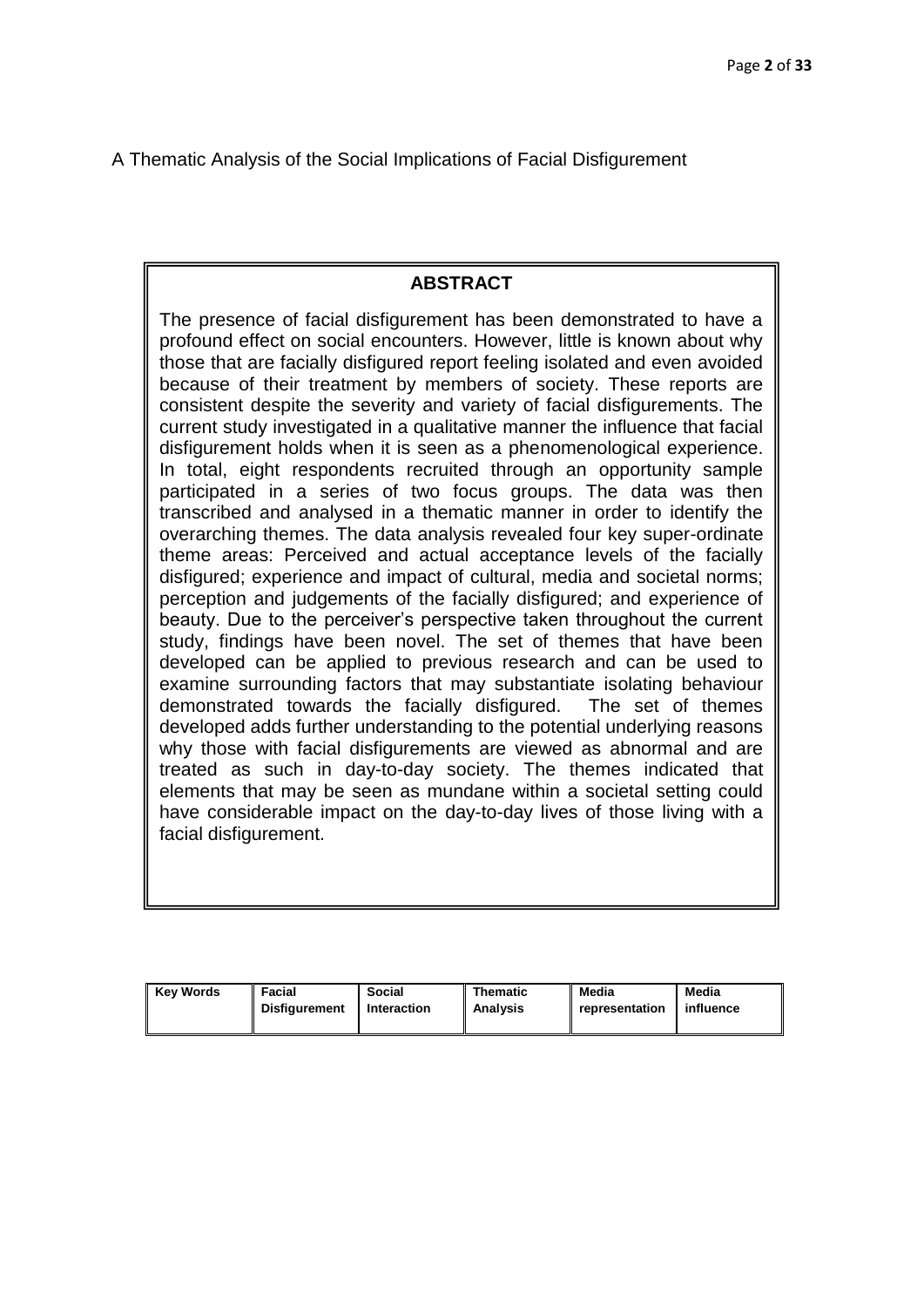#### **Introduction**

This dissertation is concerned with the way in which individuals without a facial disfigurement (FD) perceive and plan social interaction with members of the population who have a FD.Beauty and appearance are both widely researched areas within the psychological field with appearance recurring as a specific area of investigation within the arena of health psychology. Many individuals experience appearance related issues across their lifetime (Gilbert and Thompson, 2002).Reportsof teenagers struggling with acne, middle aged men and women experiencing body image issues and those struggling withillnessesare commonplace issues within daily life.Research into the concept of FD offers a further unique insight into appearance related issues, identifying strategies to deal with them.

Society that we live in is dominated by both cultural and social norms:expectations, rules and behaviours (Brown, 2010). Issues that appear to deviate away from such norms are often ridiculed and highlighted. For individuals with a FD, this can often become daunting and have a devastating impact on self confidence and self esteem (BillaurdFeragen, Kvalem, Rumsey and Borge, 2010). Today"s society reinforces unattainable standards of beauty which often result in anxiety, depression, encouragement of body dysmorphic beliefs and disordered eating behaviourin individuals without a FD. Such pressure is bound to affect FD individuals in a substantial way (Dittmar, Lloyd, Dugan, Haliwell, Jacobs and Cramer, 2000).

The area of appearance as a whole contains a wealth of knowledge concerning self image and FD. Focus points of research have highlighted issues within society ranging from the perfect and most desirable face (Zebrowitz and Montepare, 2008), the impact of airbrushing on women and men alike (Dittmar and Howard, 2004) through to coping mechanisms and bullying levels of the facially disfigured (Prior and O"Dell, 2009).

Fascination with the way we look has dominated societies for thousands of years. Demonstration of such interest is seen across mythology and fairy tales (Rumsey and Harcourt, 2005). The face remains of key importance in communication across cultures; infants display preference for attending to faces as opposed to other visual stimuli demonstrating the indispensable function that the face holds across the lifetime (Bruce and Young, 1998).In the case of FD, there is often an element of confusion and uncertainty in knowing where to look. This is due to the individual observing that the visually different person"s facial muscles are not working in the conventional, expected way resulting in levels of perceptual ambiguity.

It is believed there are over one million adults and children throughout the United Kingdom who have significant disfigurements to the hands, face or body. A disfigurement is a generic term for the aesthetic effect or visual impact of a scar, burn, mark, asymmetry or unusual texture of the skin (Changing faces, 2010).

However, the definition of facial abnormalities has come under scrutiny, as there is often no definitive explanation of what constitutes normal and abnormal faces (Harris, 1997). Across societies and cultures, there are vast differences in appearance and appearance related norms. Explanations of disfigurement are thought to be influenced by prevailing social contexts (Rumsey and Harcourt, 2005).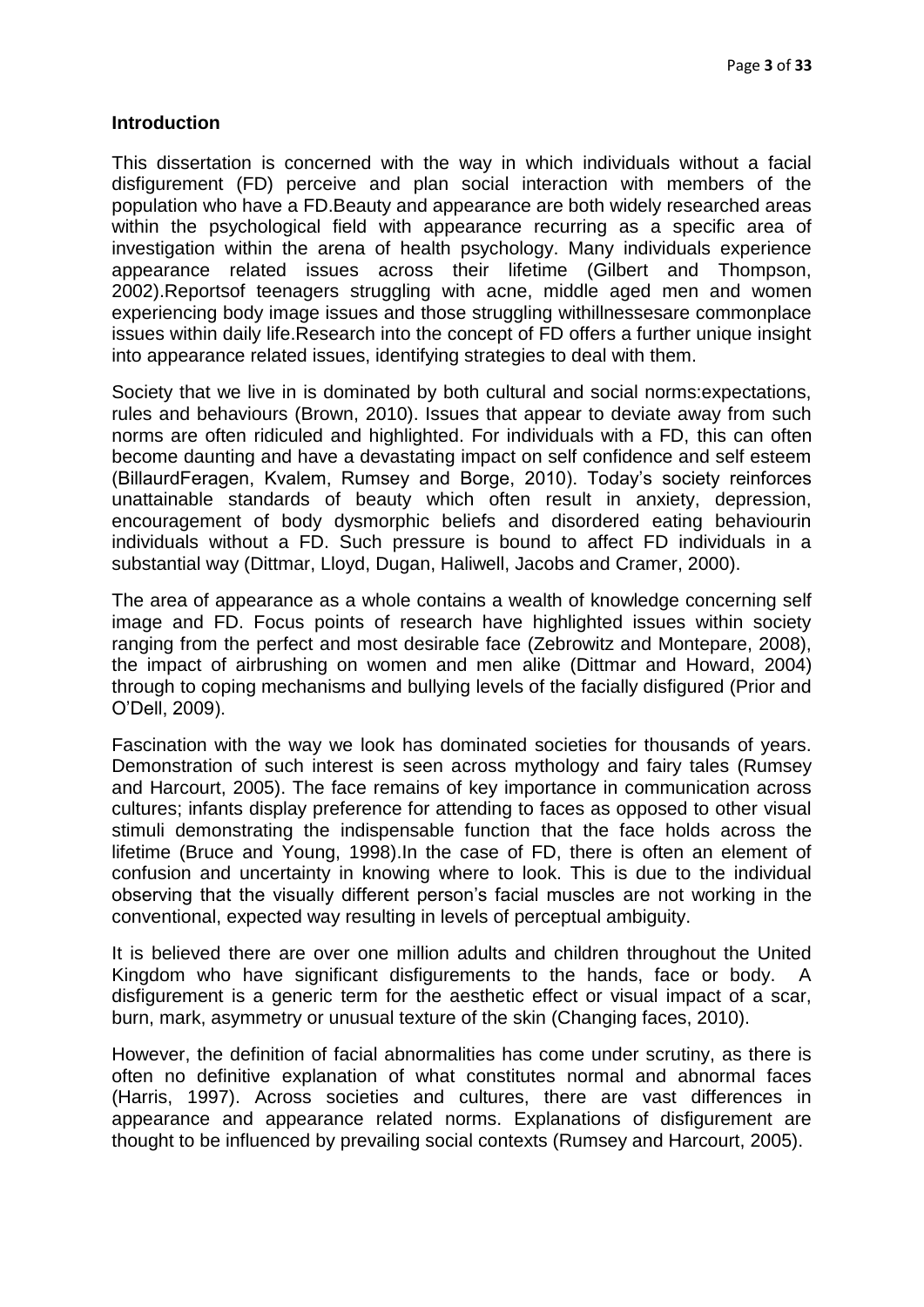Research concerning disfigurement has come from a number of perspectives and whilst there remains a lack of research concerning the facially disfigured (Marks and Newell, 2000), the current research body is dominated by papers examining the influence FD plays in the lives of those who are themselves, facially disfigured. Some would argue the main problem encountered by such people is the reactions and behaviour of those with whom they have encounters. FDhas been described as a "social disability" due to the implications that it has for the behaviour of others (MacGregor, 1979). Much of the existing research is taken from a quantitative perspective and whilst this allows the effect thatFD can play to be examined, it provides little understanding for the reasons that FD acts as a barrier.

Regardless of thevariation in types and severity of facial disfigurement, there is a consensus of the main problems experienced by facially disfigured individuals. These include negative emotions, self consciousness, anxiety, negative perception of self in reaction to their own feelings and the reactions of others, difficult encounters with others and behavioural consequences such as social avoidance, with sufferers reporting that people often 'switch off' when speaking to them and avoid general social interaction with them (Rumsey and Harcourt, 2008; Partridge, 1990).

Whilst some would argue that there is a lack of research concerning the facially disfigured, the role FD plays has been investigated from many different areas. These have highlighted the key elements within society that can act as a challenge when outwardly; you appear to be different from the norm. Given the plethora of appearance research that can be drawn from, many of the findings concerning FD are outdated and whilst they do add to understanding there is little qualitative research that aims to understand the motives and reasons behind people"s reaction to the facially disfigured.

#### **Stigmatisation**

Many research papers conclude that the facially disfigured feel stigmatised by others, ashamed of the way they look and avoid social situations(Houston and Bull, 1994:Marks and Newell, 2000: Miles and Gilbert, 2002). The impact of having a "social disability" comes not from the individual with the FD but of those who are around them. Possession of a FD can profoundly affect quality of life and much research has documented this from the perspective of the individual with the disfigurement;less research has looked at theperceiver"s perspective. Whilst there is research examining the influence of FD on the perceiver, it is lacking in theoretical backing and remains limited in its application. Often, the methods of feeding back information gained through research purposes can further stigmatise those that are facially disfigured, serving to highlight the issue rather than positively moving to create a less alienated position for those with facial disfigurements. Given the current biological zeitgeist, the stigma associated with looking different from media and cultural norms which are projected onto society is intensified. Television shows such as "I am The Elephant Man" (2010), report individuals with facial disfigurements, albeit sometimes indirectly, as abhorrent attractions rather than people. Additionally, the terminology surrounding FD which is associated with the biomedical approach could be described as predominantly negative, further implicating the stigma that is associated with FD (Rumsey and Harcourt, 2004). The stigma associated with groups is shown to directly impact on the way in which,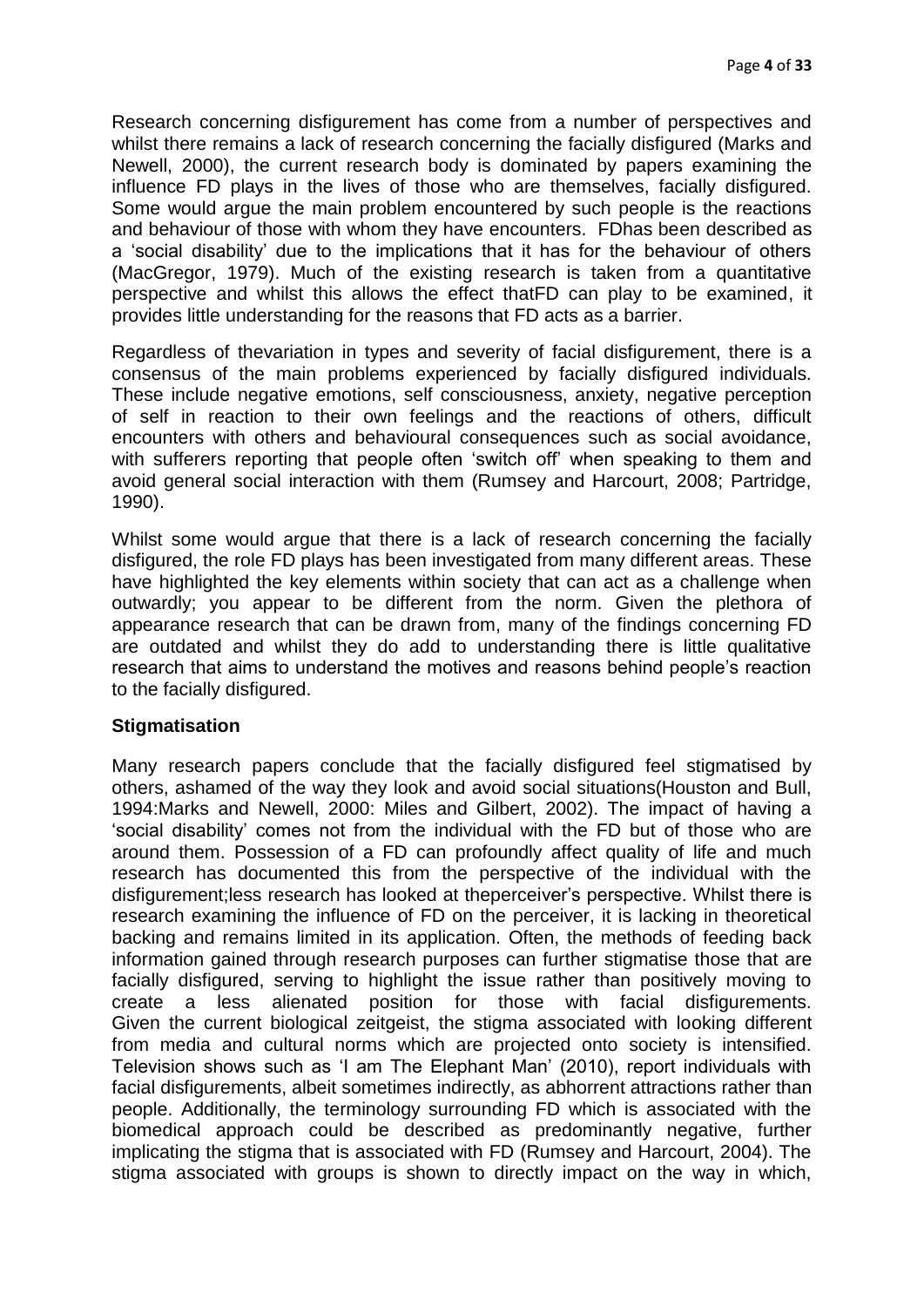andthe amount that, others interact with them in social situations (Major and O"Brien, 2005).

#### **Behaviour towards the facially disfigured**

Humans are social entities; the way that we are treated as individuals undoubtedly impacts directly onto self esteem, confidence and overall personality. The influence of others" treatment and perception of those with a FD and the physical implications of a FD can cause profound psychological and social impact (Rumsey and Harcourt, 2008).

The behaviour of others can have a lasting effect across existence. A Self Fulfilling Prophecy (SFP) suggests that when allocated a label, people will often not aim to exceed the label but only to live up to it. The effects of SFP are twofold as when someone is labelled as something, others too will seldom look past the identification and will rather look for characteristics to match the being with their initial classification (Merton, 1948; Biggs, 2009). The negative impact of having a FD is far ranging, influencing factors across the lifetime, for example career successes, body image and conversation recall (Stevenage and McKay, 1999: Miles and Gilbert, 2002: Stevenage and Furness, 2008). The treatment and negative perception of the facially disfigured gives rise to explanation through Social Learning Theory (SLT). SLT argues that we learn from the environment and those encapsulated within it around us. It proposes that individuals can learn new behaviours through observation of others. If positive outcomes are observed, then the observer is likely to adopt the observed behaviour themselves (Bandura, 1977 cited in Hogg and Vaughan, 1998: 409).FD individualsare treated as an unusual case within society. Indeed, academic research demonstrates the fact that facially disfigured individuals are actively avoided by others (Houston and Bull, 1994; Rumsey, Bull andGahagan, 1982). The perspective of evolutionary aversion suggests that beings that appear to be less than perfect are avoided in order to avoid any potentially contagious diseases or infections(Rumsey, 1997). Whilst this is a simplistic and clearly outdated explanation for the avoidance of those with FD, the non-participative manner in which individuals with facial disfigurements are often treated has become common placewithin society. From a social Learning Theory point of view, this could perhaps give rise to explanations for their continued treatment as abnormal within the view of society.

Furthermore, the behaviour of others demonstrates the concept of stigma associated with appearing to deviate from social norms, this is potentiated by the negative impact of having a FD. Stigma is a sociological concept that suggests an individual is barred from full social acceptance. The term stigma was initially used in Greek to describe bodily signs designed to expose something unusual and bad about the moral status of the signifier (Goffman, 1990). However, given advancements in knowledge and technology, stigma is now associated with being contradistinctive from others in society.

Throughout, research consistently labels those that are facially disfigured as being viewed as different from societal norms and expectations. There is an abundance of research that demonstrates immediate and long term consequences of negative appearance related comments and therefore, the stigma and discrimination associated with FD (Palayiwa, Sheeran and Thompson, 2010).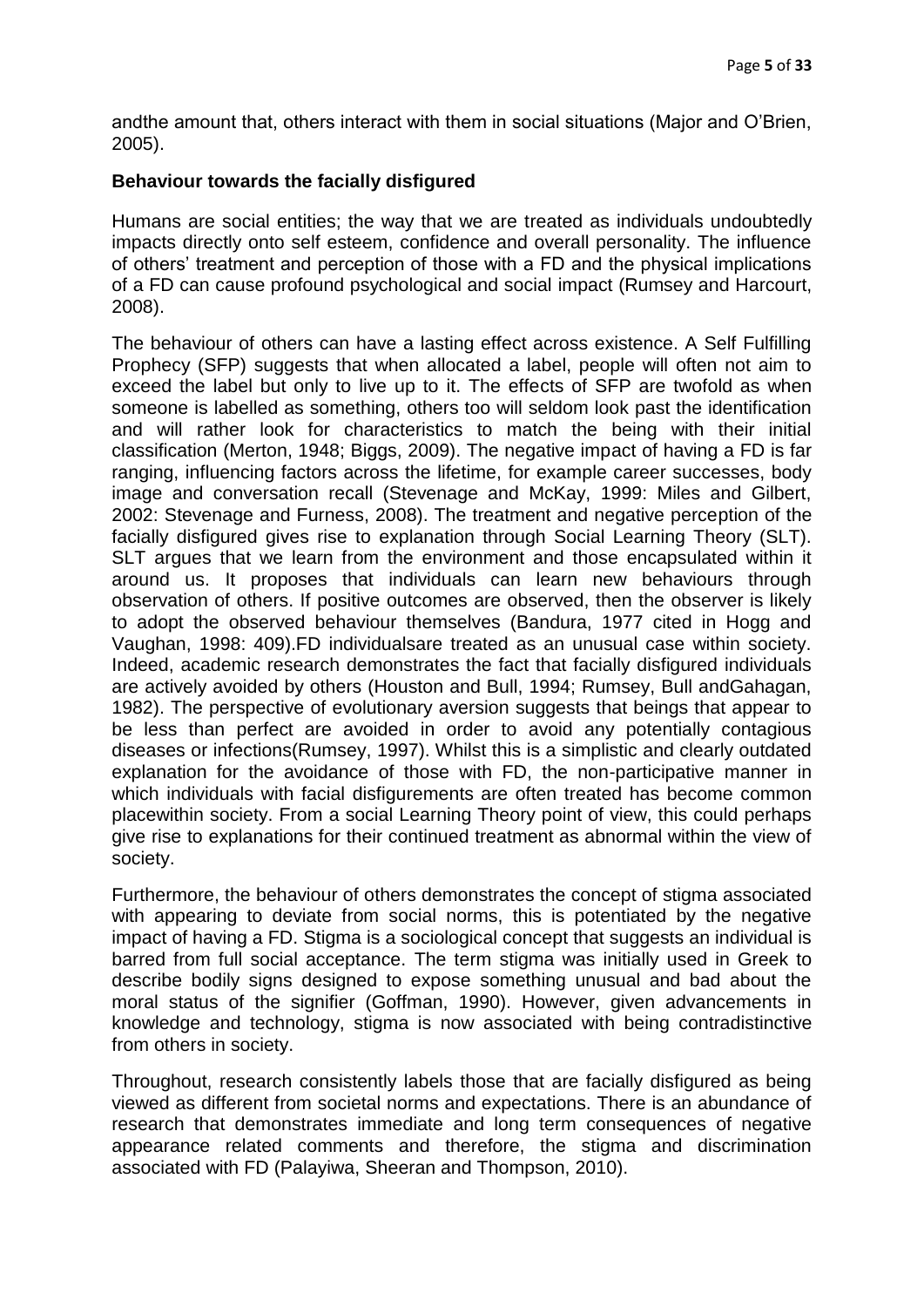# **Bias against the facially disfigured**

There has been minimal bias found against facially disfigured individuals (Latner, Stunkard and Wilson, 2005). However, the behaviour of people has been observed to be significantly altered around them (e.g. Stevenage and Furness, 2008). In a later public attitude study completed by Changing Faces, it was found that whilst explicit attitudes of individuals displayed no bias against FD, facially disfigured individuals were less likely to be reported as happy and confident, than others. Implicit attitudes towards FD displayed a strong bias against FD, with participants finding it difficult to associate positive attitudes with disfigured faces. Furthermore, older generations displayed a stronger bias against FDthan the younger population (Changing Faces, 2008).

In terms of implicit and explicit indicators of attitudes, the reason no bias against the facially disfigured may have been logged before may not be because no such bias exists, rather that there are no scales or measures were available to measure it without being affected by social desirability effects or conscious control (Grandfield, Thompson and Turpin, 2005; Greenwald andBanaji, 1995).

The demonstration ofchanged behaviour around individuals with facial disfigurements is vast. Public perception and negative attributions about the lives and general happiness of facially disfigured individuals, including attribution of negative reactions from others,is often linked to the presence of facial deformities(Thompson and Kent, 2001).Such research demonstrates the strong bias associated with appearing so far from the societal norms of beauty. Cognitive research suggests that there is conflict when interacting with individuals with both facial disfigurements and handicaps, indicating negative arousal and being uncertain around such individuals leading to motivation to avoid interaction with individuals who are significantly different from the cultural norms(Kleck andStrenta, 1980). This links back with social learning, SFP and stigma theories demonstrating the influence FD and the treatment associated with appearing to be away from the cultural and media norms.

#### **Influence of facial disfigurement on day to dayencounters**

Many aspects of day-to-day life are shown to be notably altered when the presence of FD is novel, for example, conversation recall is shown to be significantly affected by the presence of FD, with conversation recall dropping by between sixteen and thirty four percent when the speaker had an addition of a FD. However, personality ratings are not seen to be affected by the presence of a disfigurement suggesting that whilst people"s behaviour may change around individuals with a FD, judgements on their personality remain unaltered (Stevenage and Furness, 2008). The mundane reality of the study comes into question given that it is unlikely that unknowing people may experience a public speaker with a FD without briefing and whilst the results demonstrate the need for development of emotional strategies in the facially disfigured to deal with the reactions of others, the outcomes of the study may not be an accurate representation of behaviour towards facially disfigured individuals. Additionally, the concept of social desirability comes into play when discussing and rating personality. Many people will act and respond in a manner that they feel is socially acceptable in order to appear to fit with social norms (Rumsey and Harcourt, 2004).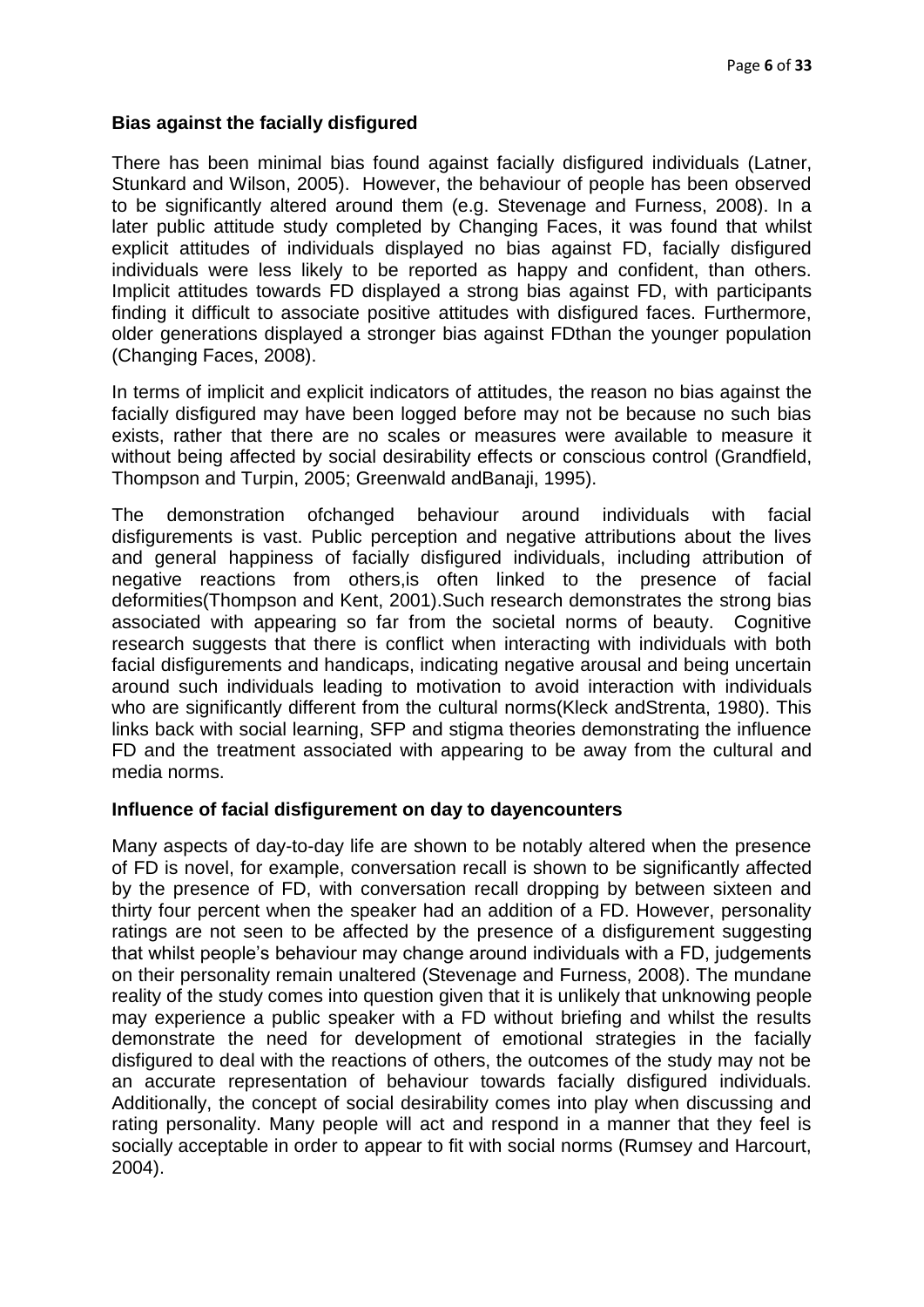The change in day to day behaviour can have a profound impact on the way in which people interact with others, in some cases avoiding them altogether. Such a drastic change in behaviour can result in stigmatising and discriminatory beliefs and actions.

# **Children's perception of facial disfigurement**

Research examining children"s stereotyping of facially deformed adults suggests that children begin to stereotype facially disfigured individuals at about the age of eleven, suggesting that facial attractiveness remains to be an idiosyncratic phenomenon and stereotyping behaviour (Rumsey, Bull and Gahagan, 1986). There are many factors that could be implicated in the process of beginning to stereotype; parental position, media exposure and societal ideals.

Another study examined the effect of FD on the role of friendship and social acceptance in children, viewing the presence of FD as a stressful experience. The participants with facial disfigurements displayed higher signs of emotional resilience that could perhaps be interpreted as a by product of living with a FD and as previously discussed, through treatment as abnormal and away from social norms by the general public (Rutter, 2009). Such results suggest a need for individuals with FD to develop a set of skills in order to be able to cope with the consequences associated with having a FD (Billaurd,Feragen, Kvalem, Rumsey andBorge, 2010). However, the research has limited applications and whilst it does support previous research examining the way in which members of the general public interact with facially disfigured individuals, the study only used individuals with a cleft lip from a limited age range. The repercussions of having a FD continue across the lifetime and hold significant effects on mental health and overall general happiness for some sufferers; therefore whilst examining the role of friendship in children does give levels of understanding of the type of emotional resilience required, further examination of a wider age range would help to give a more detailed, comprehensive understanding of the emotional processes involved in living with a FD across a lifetime.

Whilst the examination of children's developing attitudes remains to be an important aspect across the Psychological field, there are increasing reports from the facially disfigured that adults often make them feel uncomfortable and with children, there is a certain degree of leniency about their curiosity. The day to day problems and prejudices faced by those with a FD are not only from the reactions and comments of the young. There remains a lack of research underpinning the reactions of adults to those who appear different from the social norms and expectations of beauty in society. Facially disfigured individuals are labelled by those around them, beginning with the media, as different. Living in a society in which the media holds phenomenal power over opinions and attitudes, the media influence and perceptions of standards and norms should not be overlooked (Channel 4, 2011).

# **Importance of verbal and non verbal communication**

Both verbal and non verbal communication play a key role across social encounters with others. With specific examination of FD, unconventional verbal or non verbal communication may originate from an inability to use facial muscles in accustomed ways. (Rumsey and Harcourt, 2004) Furthermore, some facial disfigurements may cause difficulty for individuals without FD in "reading" the faces the facially disfigured like they would conventional faces (MacGregor,1989).This gives rise to explanations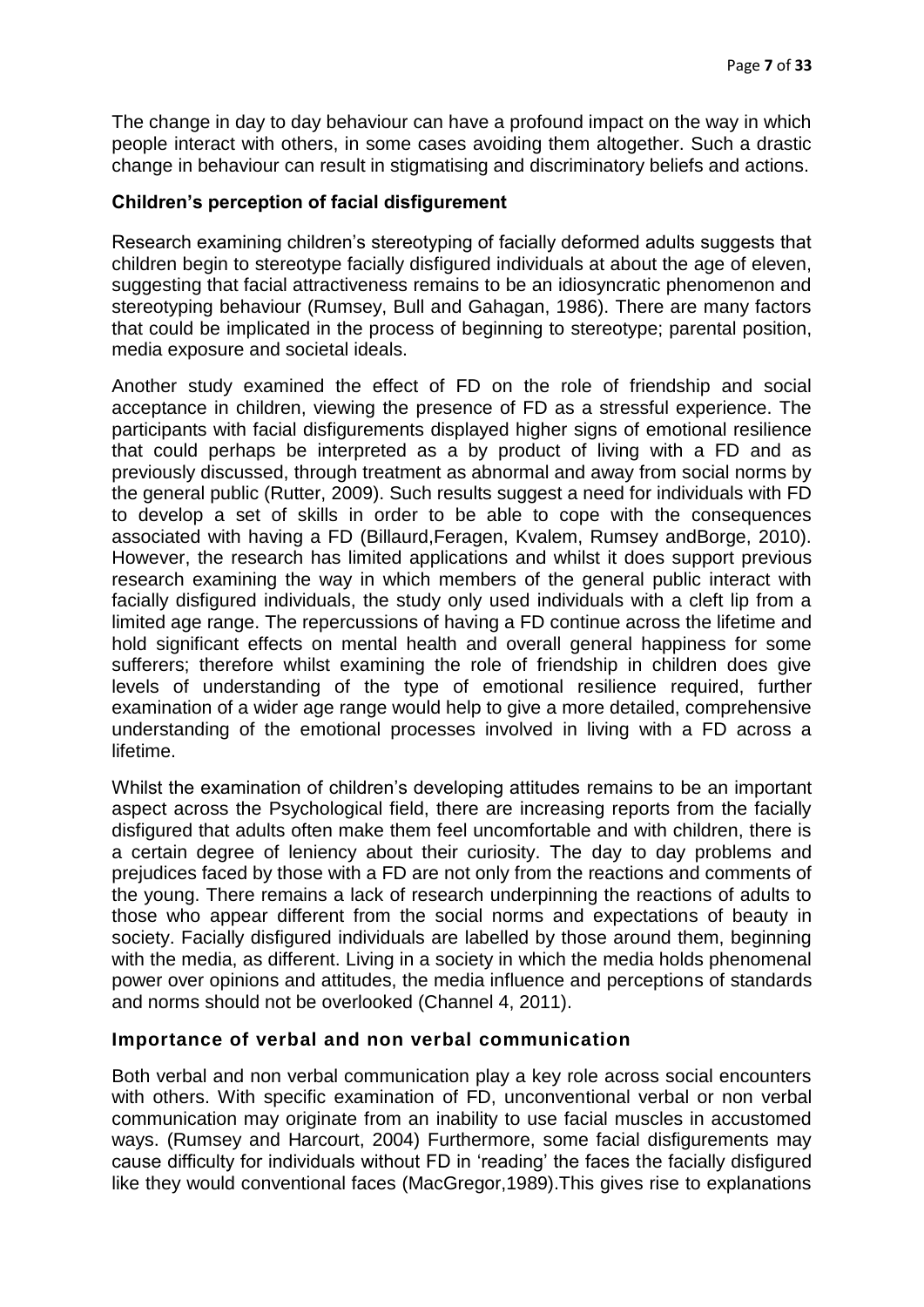for avoidance of the facially different from members of the public, suggesting that society lacks understanding and knowledge of how to connect with the facially disfigured effectively.This explanation is developed with concepts such as Social Learning Theory and stigma; if people see others avoiding the facially disfigured because they are unsure on how to interact with them, then others will not believe they are required to network with them either; this increases the stigma and stereotyping associated with having a FD.

Houston and Bull, (1994) examined the impact of a severeFD on the likelihood of someone sitting next to a facially disfigured individual on the train. Their research concluded that the more severe and prominent a FD, the less likely someone would be to sit next to the individual (Houston & Bull, 1994). Whilst this may seem like an obvious statement, this has a large knock on effect on the individuals themselves and gives rise to several explanations regarding the reasons they may become more anxious and socially phobic. Given the concept of SLT, this provides further evidence as to why this type of general behaviour continues across society. Whilst Houston & Bull"s research does provide evidence that people with facial disfigurements are socially avoided, it has limited applications. The research fails to provide reasons why individuals avoid others with a FD and whilst it examines the effect of more severe disfigurements it does not add to understanding of how to alleviate the issue. Given that the disfigurements used across the research were created with the use of makeup, it could be argued that the creation of a false FD fails to provide an accurate representation. Additionally, given the treatment of facially disfigured individuals by the general public, it could be suggested that they have different body language to someone who does not.

On the whole, the evidence demonstrates a clear prejudice against those with a FD who do not idealise society's unattainable image of beauty. Whilst understanding has developed, it would appear that those with FD are still in many ways, isolated from society and are subject to implicit attitudes of others to their disadvantage, viewing them as inferior. In general, society appears not to wish to label individuals in the case of FD, it would seem that they are often judged and stereotyped for reasons that could essentially be explained as a lack of understanding and knowledge and indeed, learnt behaviour through habit. However, such issues could be more primal and could give rise to explanations about evolutionary instincts and concepts such as a just world.Furthermore, the research body suggests that individuals with a FD come under more emotional strain, requiring a succinct emotional coping strategy to deal with people"s reactions to them. With the addition of the media and the current body beautiful society, the influence of FD is often overlooked and remains to be an unseen part of modern society.

There is a lack of research examining FD from a qualitative perspective; qualitative research provides a valuable tool through which complex issues and concepts can be explored (Wallace, Harcourt and Rumsey, 2007). In light of the quantitative evidence the present study was designed to view the presence and discussion of FDas a phenomenological experience, examining its influence on social factors and beliefs such as intended interaction levels and media influence.

Throughout the research, FD does appear to have been viewed as a phenomenon. Capitalising upon this allows for a greater understanding about the reasons behind their treatment within a social setting to be unearthed and whilst, to a degree, social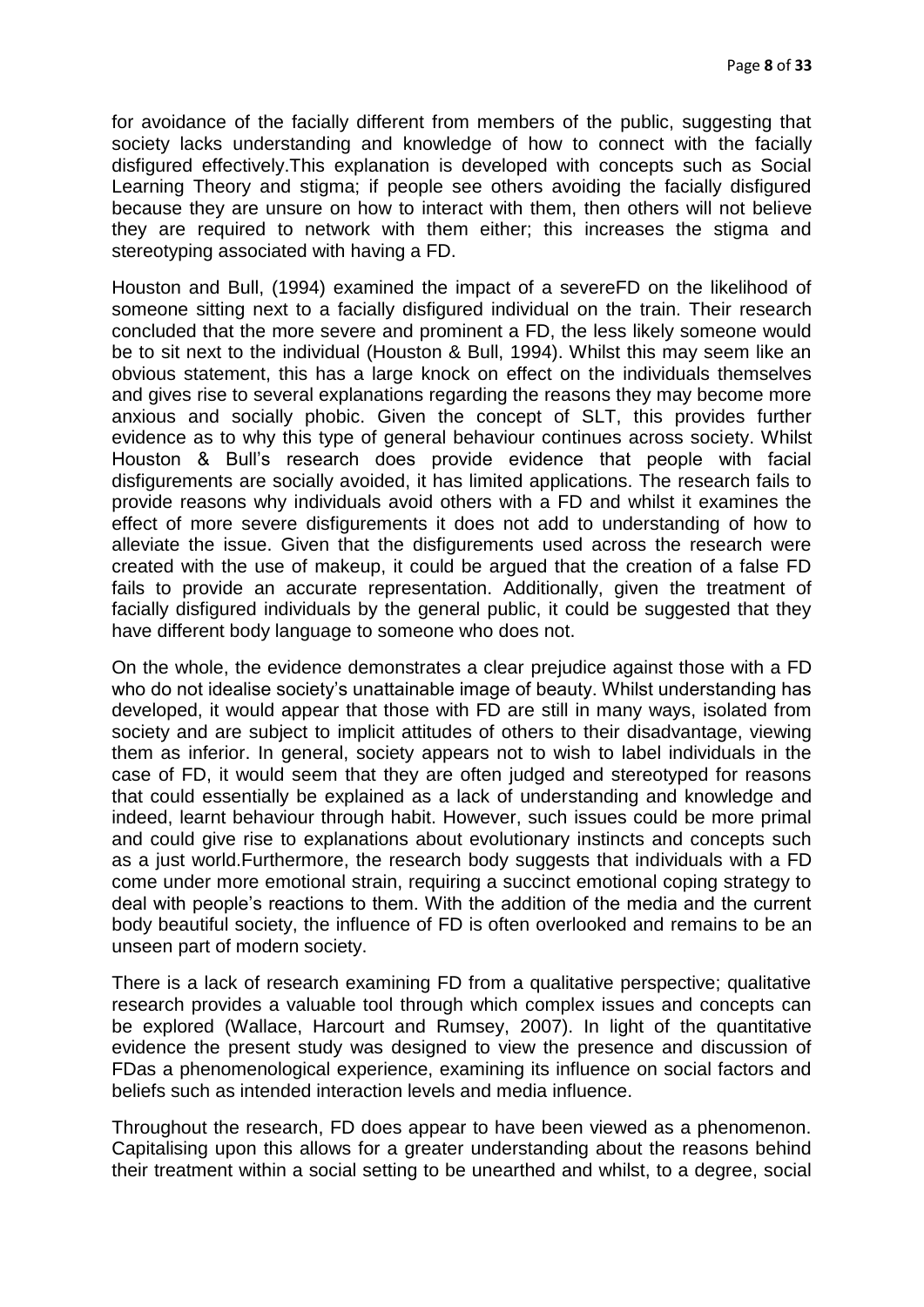desirability may need to be considered, allowing individuals to talk freely about their thoughts and feelings may encourage a certain level of honesty.

Research clearly demonstrates that the facially disfigured are treated as different from the norm and the psychosocial impacts of this can often have lifelong effects.However, the reason for this differential treatment and the behaviour of individuals around FDis still lacking research. Theories such as Social Learning Theory, stigma and labelling all call into question the influence and behaviour of others around us. Yet, the way people act when disfigurement is new to them has limited empirical backing, with some research lacking applicability within day-to-day life. This study aimed to examine the role that FD can potentially play on thoughts and planned social interaction and to establish insight into the underlying reasons behind the of treatment individuals with facial disfigurements. Due to the nature of this study aiming to investigate the underlying reasons behind the treatment of FD, the gap within current literature implicates the use of qualitative methods, whilst also allowing the study to build on conclusions made by previous literature.Through the use of thematic analysis, an understanding of the general concepts that may affect the way individuals interact with those who have facial disfigurements will be established.

#### **Methodology**

The research was developed as a survey design that consisted of two separate focus groups, the central focus looking at the issue of facial disfigurement, society and the media.

## **Respondents**

In total eight respondents were involved in the data collection phase of this study. All respondents were enrolled on a Psychology or joint Psychology Honours degree at Coventry University. Respondents consisted of seven female and one male participant. The mean age of participants was 20.88 years (S.D= 3.10), this is believed to give a typical indication of the gender distribution of students studying Psychology.

Recruitment was achieved through the use of Coventry University's online experiment management system, SONA. Therefore, participants were recruited as an opportunity sample and participated in return for credits towards a scheme employed by the Psychology department at Coventry University.

There were no prerequisites required to take part in the research as it was expected that the vast majority of students may have come across facial disfigurement through the media. Participants were informed that the research sessions would be video recorded for transcription purposes before the session in order to allow them to feel as comfortable as possible during the session.

#### **Reflexivity**

Due to the subjective nature of qualitative analysis, it is acknowledged that the lead researcher can hold influential power over the results and data obtained. Additionally, the subjective influence is maintained during analysis and for this reason, an independent third person was used in order to ensure the main set of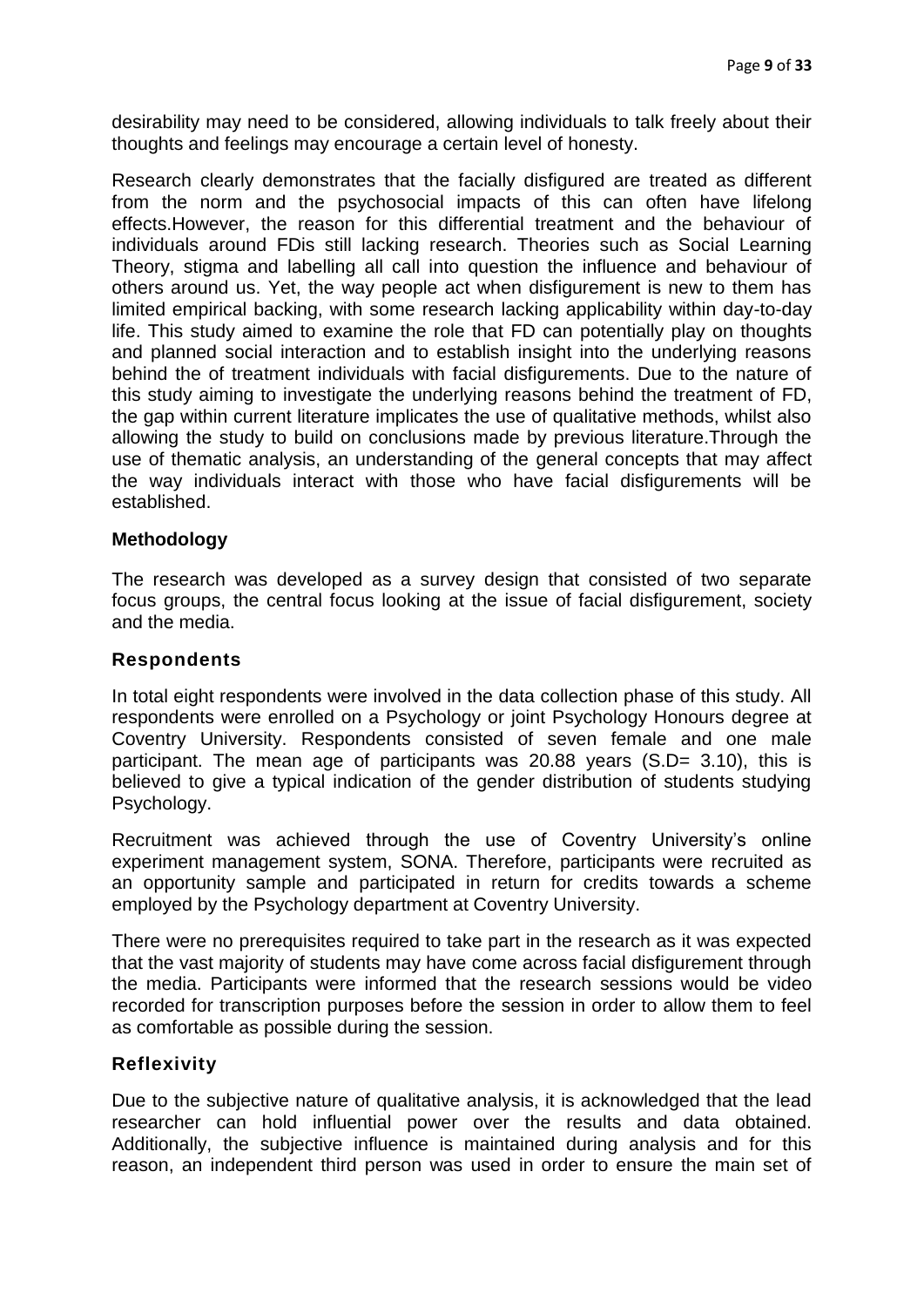over arching themes remained consistent throughout the research project, with particular consideration to ensuring that the themes extracted from the transcripts were accurate.

This research project was of keen interest to the lead researcher due to personal experience of living with a facial disfigurement. Therefore, given that the lead researcher has a facial disfigurement; it is acknowledged that the distance they were able to maintain from their own position and experiences is limited. Itshould be noted that the lead researcher is passionate about the research and has made every effort to remove the possibility of researcher bias.

It is acknowledged that access to the participants' world will always be mediated and controlled by the researchers own experiences and conceptions. The lead researcher"s interpretation plays a significant role on concepts that are drawn from the analysis of the transcripts.

#### **Materials**

The materials involved were largely paper based with the exception of the video recording equipment. Both sessions were filmed for transcription purposes.

In order to provide respondents with an accurate representation of the different types and severity of facial disfigurements, posters documenting three different types of facial disfigurement were used during the two focus group sessions. This approach was employed to provide respondents with a consistent representation. The posters were provided and used with kind permission of Changing Faces and have been publicised as part of their national campaign promoting facial equality. The use of posters provided respondents with a visual experience of disfigurement, it was anticipated that participants would interpret the impact they felt facial disfigurement had from a similar level.

The schedule for the focus group was developed in light of the issues raised from the previous literature. Taking this approach allowed for previous conclusions drawn from earlier research to be investigated from a qualitative perspective. There were various different types of cues used in the schedule in order to investigate as many different aspects of society which can be or are affected by the presence of facial disfigurement.

Several issues were addressed when designing the focus group schedule; it was designed to allow participants to be introduced gently to the subject area- it was hoped that participants would begin to feel more relaxed participating in the focus group situation whilst appreciating that their views were valued. This was achievedby introducing the broad concept of defining what the participants felt constituted a facial disfigurement. This provided a structured starting point for discussing the issues respondents felt were associated with facial disfigurement and for the researcher to gain an understanding of the participant's personal perspective of the subject matter.

Throughout the development of the focus group the researcher recognised the importance of maintaining a semi-structured approachto allow participants freedom to discuss the issues that they felt were key at length, therefore whilst a schedule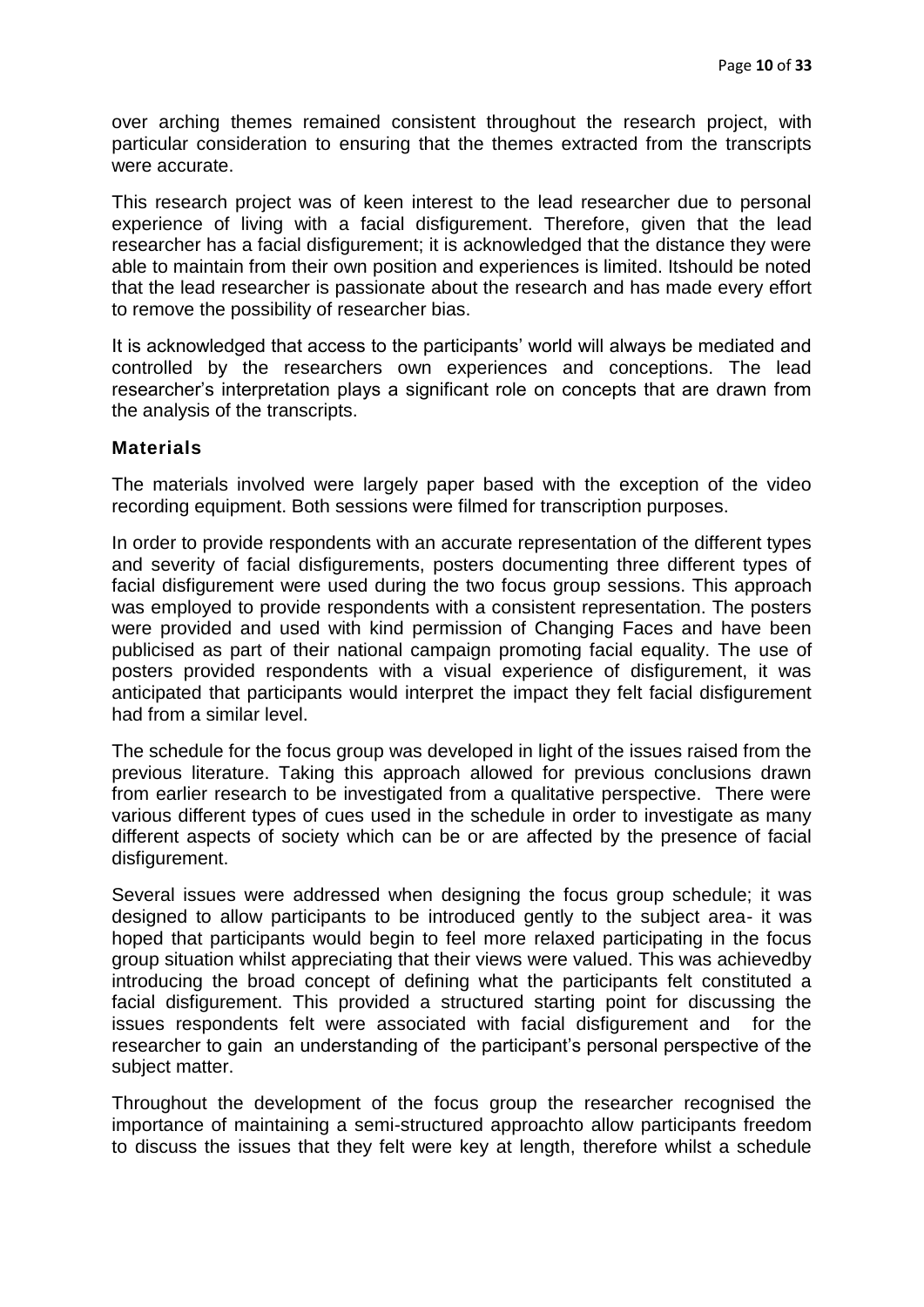was developed and was used for general guidance, it is recognised that introducing and drawing themes together were more structured.

Finally prompts were utilised from the plethora of previous research and by examining the media representations of the facially disfigured. These prompts were specifically designed to be spontaneous, potentially controversial comments the locus of which was to instigate participant discussion.

The researcher undertook a brief pilot of the prompts and focus group schedule using a small number of respondents, the purpose being to ensure that the research would develop a natural progress and would ensure that participants felt comfortable. No changes were made at this point and it provided the lead researcher with an opportunity to develop the technique in overseeing a focus group.

#### **Procedure**

Upon registering their interest in the study through SONA systems, participants were invited to take part in one to two focus group sessions. The participants were divided into two separate sessions (Focus Group one=N1, Focus Group two= N2) this would allow room for discussion and to facilitate transcription.

On the day of the study, a video recording device was set up in order to film the session for transcription purposes. Additionally, the room was laid out so all of the participants could easily see and make reference to the visual stimuli that was being used during the session.

Participants were asked to read the participant information sheet and following this, if they were happy with the study to sign a consent form.

Throughout the duration of the research, the lead researcher aimed to ensure that the discussion was open to all participants of the focus group. This was achieved by allowing time for other respondents to follow up on comments made by others.

Finally, after the majority of the themes had been explored, the discussions were brought to a close by summarising the main aspects that respondents felt had come from the developed discussions. This provided the researcher with an overview, but also allowed the discussion to end in a way which "cooled down" the participants.

Participants were thanked for their thoughts and involvement and debriefed. The participantswere allowed the further opportunity to raise any questions or concerns and were provided with the lead researchers contact details. The withdrawal process was explained in order to ensure participants were aware of their right to withdrawfrom the study.All data was kept in a locked safe, and the raw data could only be accessed by the lead researcher and the researcher"s supervisor.

The researcher complied with ethical guidelines throughout the study, participants were fully aware that they had free will to make a decision about their participation in the study at all times. Information about the research and what it entailed was detailed both verbally by the lead researcher but also, in a more comprehensive fashion in the participant information sheet. Written consent was gained from all participants and they were debriefed appropriately.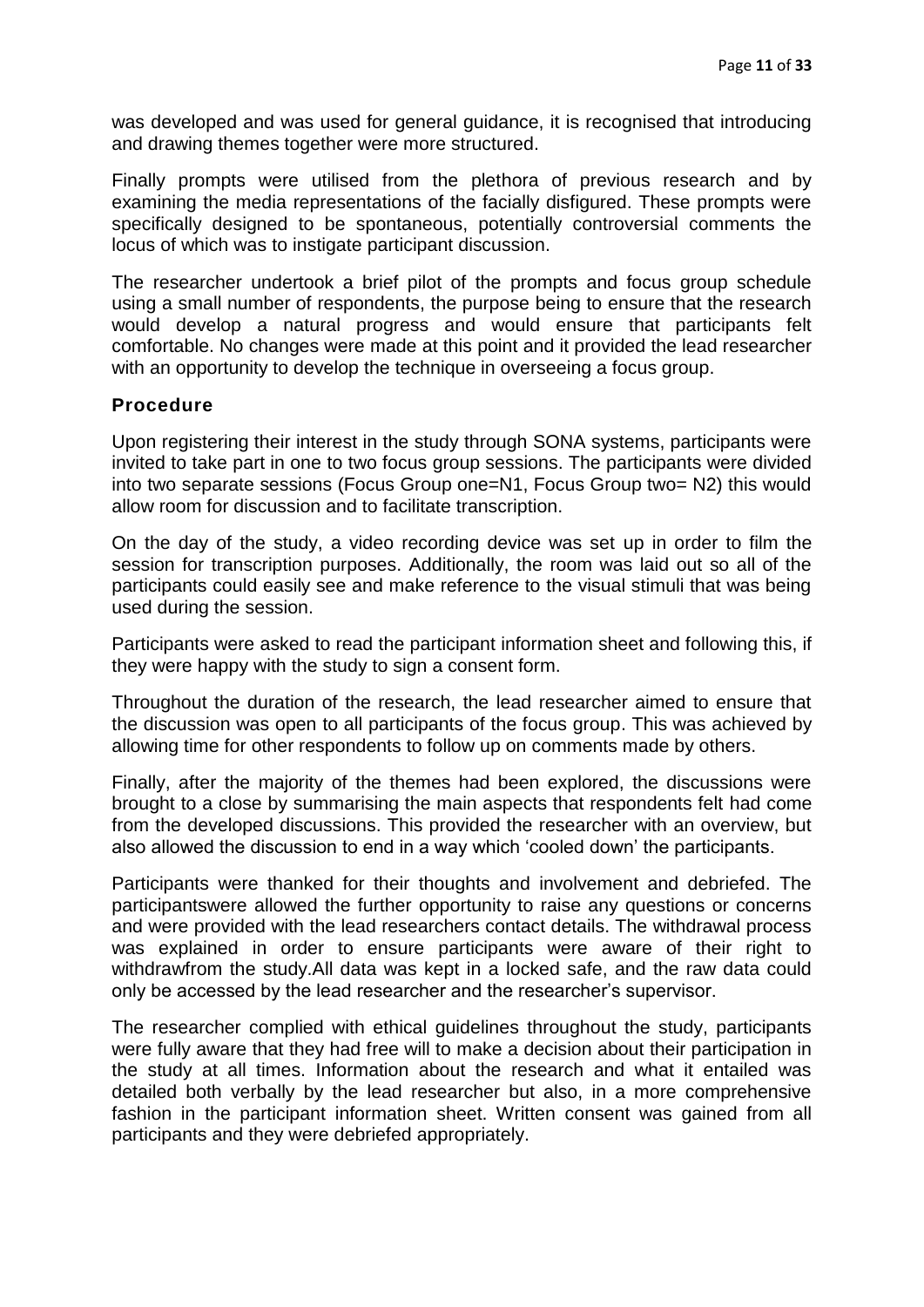Following the completion of the focus groups the researcher transcribed and analysed the data, with the aim to create a comprehensive set of themes which hold significance in their original texts with connections being made from the dialogue as opposed to a pre-existing theoretical position (Matthew, Knight, Wilkes & Hayward, 2003).

The data was read several times in order for the lead researcher to immerse themselves within the data. Any substantial or over arching themes were noted and the transcripts were reread in light of these themes. A set of master themes were highlighted under those of a super-ordinate level. This set of themes was felt not to be as substantial as the over arching themes and moreover, that the aspects of the themes were an important part of those at a super-ordinate level. Finally, a set of subcategories were indicated by further examination of the super-ordinate thematic level. These were identified by looking deeper at the themes which had emerged and in light of the data determining the reasoning behind comments that were made in order to gain a deeper, more sophisticated understanding of the area. Care was taken throughout the analysis to ensure that the original context of the data was not lost.

Thematic analysis was implemented during this study in order to provide understanding concerning underlying reasons behind the treatment of FD. In order to achieve this, it was felt that flexibility of the analytic method was paramount due to the lack of research concerning the perceiver"s perspective. Thematic analysis is viewed as a flexible method, independent of theory and epistemology which can be applied across a range of theories and epistemologies (Braun and Clarke, 2006). Due to the lack of research concerning the perceiver, it appeared essential to identify, analyse and report patterns within the dataset (Braun and Clarke, 2006) to provide a developed set of themes which could be applied to previous and future research concerning facial disfigurement from which, future research can build upon and develop further.

# **Results**

Four super-ordinate themes emerged throughout the transcripts. The underlying thematic structure of the results is displayed in table 1. The themes are not entirely separate from one another and remain connected throughout and during the analysis. The connections between thethemes became overly apparent.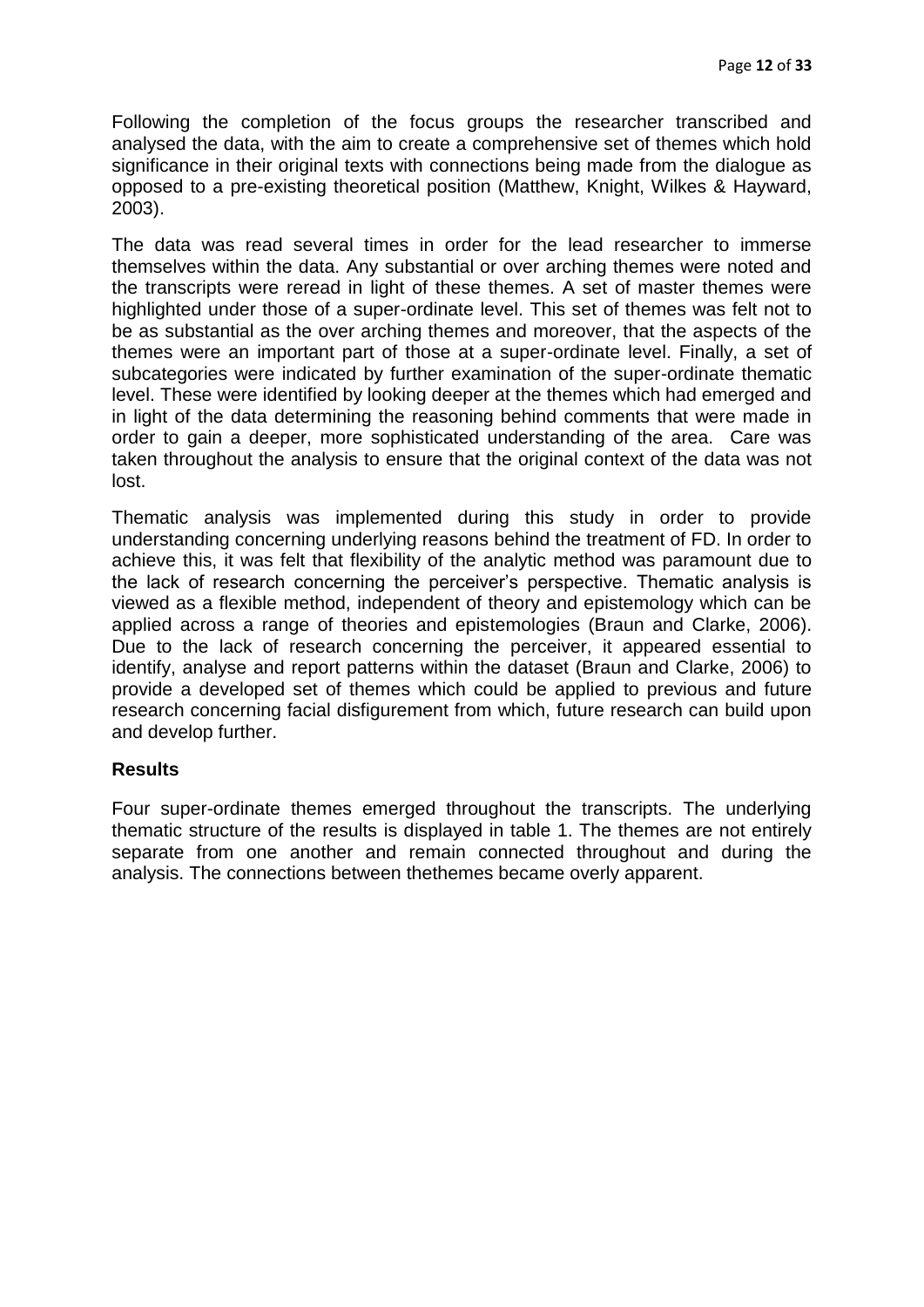# **Table 1: Compositional structure of themes**

| <b>Thematic</b> | Code   | <b>Theme One</b>        | Code    | <b>Theme Two</b>           | Code           | <b>Theme Three</b>   | Code           | <b>Theme Four</b>                 |
|-----------------|--------|-------------------------|---------|----------------------------|----------------|----------------------|----------------|-----------------------------------|
| <u>level</u>    |        |                         |         |                            |                |                      |                |                                   |
| Super-          | 1.     | Perceived and actual    | 2.      | Experience<br>and          | 3.             | Perceptions<br>and   | 4.             | of<br>Experience                  |
| ordinate        |        | acceptance levels of    |         | impact of<br>cultural,     |                | judgements of<br>the |                | beauty                            |
| theme           |        | the facially disfigured |         | media and society<br>norms |                | facially disfigured  |                |                                   |
| <b>Master</b>   | 1.1    | Acceptance<br>of self   | 2.1     | Influence<br>on            | 3.1            | Understanding<br>of  | 4.1            | Personal experience               |
| Themes          |        | and others              |         | population                 |                | issue                |                | perception<br>of<br>and<br>beauty |
| Sub             | 1.1.1  | <b>Attitudes</b>        | 2.1.1   | Influence<br><b>of</b>     | 3.1.1          | Media influence      | 4.1.1          | of<br>Understanding               |
| categories      | 1.1.2  | Prejudice               |         | behaviour on others        | 3.1.2          | Influence<br>of      |                | beauty                            |
|                 | 1.1.3  | <b>Discrimination</b>   | 2.1.2   | Minority<br>group          |                | reconstructive       | 4.1.2          | Personal                          |
|                 |        |                         |         | influence                  |                | surgery              |                | of<br>expectations                |
|                 | 1.1.4  | Judgement               |         | <b>Stereotypes</b>         | 3.1.3          | View of self         |                | beauty                            |
|                 |        |                         | 2.1.3   |                            |                |                      | 4.1.3          | Media expectations<br>of beauty   |
| Sub             | 1.1.1. | Understanding           | 2.1.1.1 | Power                      | 3.1.1.         | Avoidance            | 4.1.1.         | of<br>Lack                        |
| categories      | 1      |                         |         |                            |                | Education            | 1              | understanding                     |
|                 |        |                         |         |                            | 3.1.1.         |                      | 4.1.1.         | Unrealistic                       |
|                 |        |                         |         |                            | $\overline{2}$ |                      | $\overline{2}$ | expectations                      |
|                 |        |                         |         |                            |                |                      |                |                                   |
|                 |        |                         |         |                            |                |                      |                |                                   |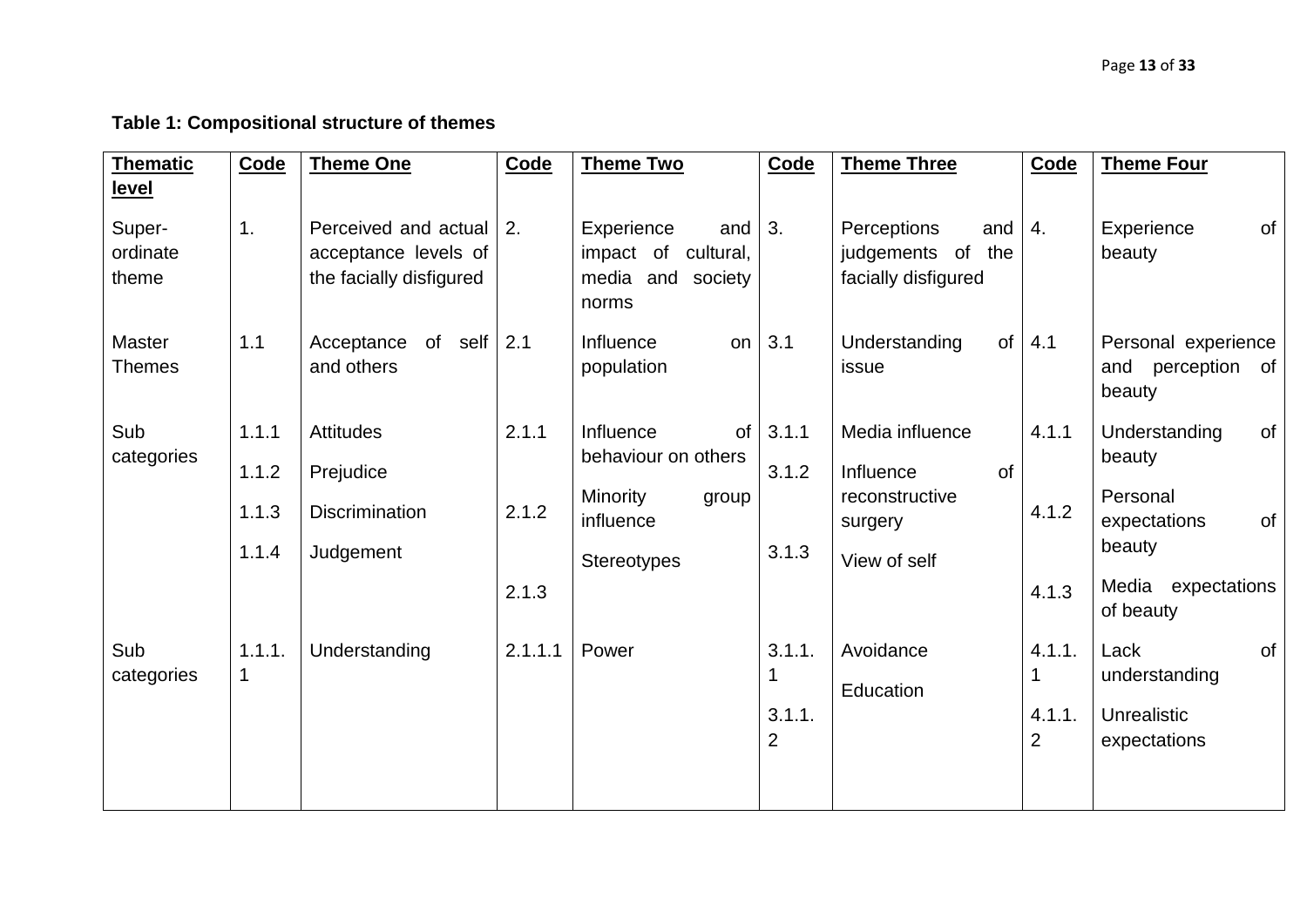# **Perceived and actual acceptance levels of the facially disfigured(Table 1: Code 1.)**

The super-ordinate theme of acceptance transpired to be a twofold issue. Initially, it was highlighted as an issue for individuals encountering facial disfigurement, with little previous experience of it.

*"Facial disfigurement is probably seen as abnormal in other people"s eyes as well. It"s not very, you know, not a very sort of dominant thing in society- not very many people so obviously it"s seen as abnormal."* Laura.

Laura"s view of facial disfigurement demonstrates uncertainty around its acceptance and lack of representation across society. The description as abnormal demonstrates a level of un-acceptance which was reflected across the cohort. In certain cases, facial disfigurement has inference on the use of facial muscles causing them to move in unexpected and non-typical ways. The reflection of society indicates an overall lack of experience of FD, perhaps a questioning nature towards their treatment.

The reactions encountered by the facially disfigured often demonstrate un-accepting attitudes (Code 1.1.1) and prejudice (Code 1.1.2) which they face. The rejecting nature and behaviour of others is thought to be seen across society.

"*People stare and make horrible comments, it"s only a minority. You say minority but there"s more people without than with. People without, they make comments and other people conform to that."* (Ellie).

"*I"m not saying it counts for everyone but a lot of people- more than half are shallow...If someone is pretty and well liked and then ends up having a disfigurement then that"s different because they"ve already got acceptance ...but someone actually getting into that foothold with a disfigurement is highly unlikely.*

*I think they expect it as well [To be stared at]; they are probably used to it. It"s what they are used too. The majority of people would stare."* (Gordon).

*"Ignorance of society...With people being so judgemental and basically judging people on the way they look, that sort of just, you know, it"s built into people. It"s just a character of our generations, as you said with the parents and Social Learning Theory."* (Laura).

Across the cohort, there was a consensus of the treatment experienced by the facially disfigured. It was discussed in length the inferences having a facial disfigurement hold upon life quality and the likelihood of achieving successes. The discomfort often demonstrated when experiencing FD in a social setting was evident from both Gordon and Ellie"s descriptions and in certain aspects this was reflected across the cohort. However, there was disagreement around the age at which it would be appropriate to expect facial disfigurement to become an accepted part of life.

As the discussion developed, it was shown that several members of the cohort believed that they would feel more comfortable around facially disfigured individuals if they themselves had accepted their own disfigurement (Acceptance of self and others Code 1.1).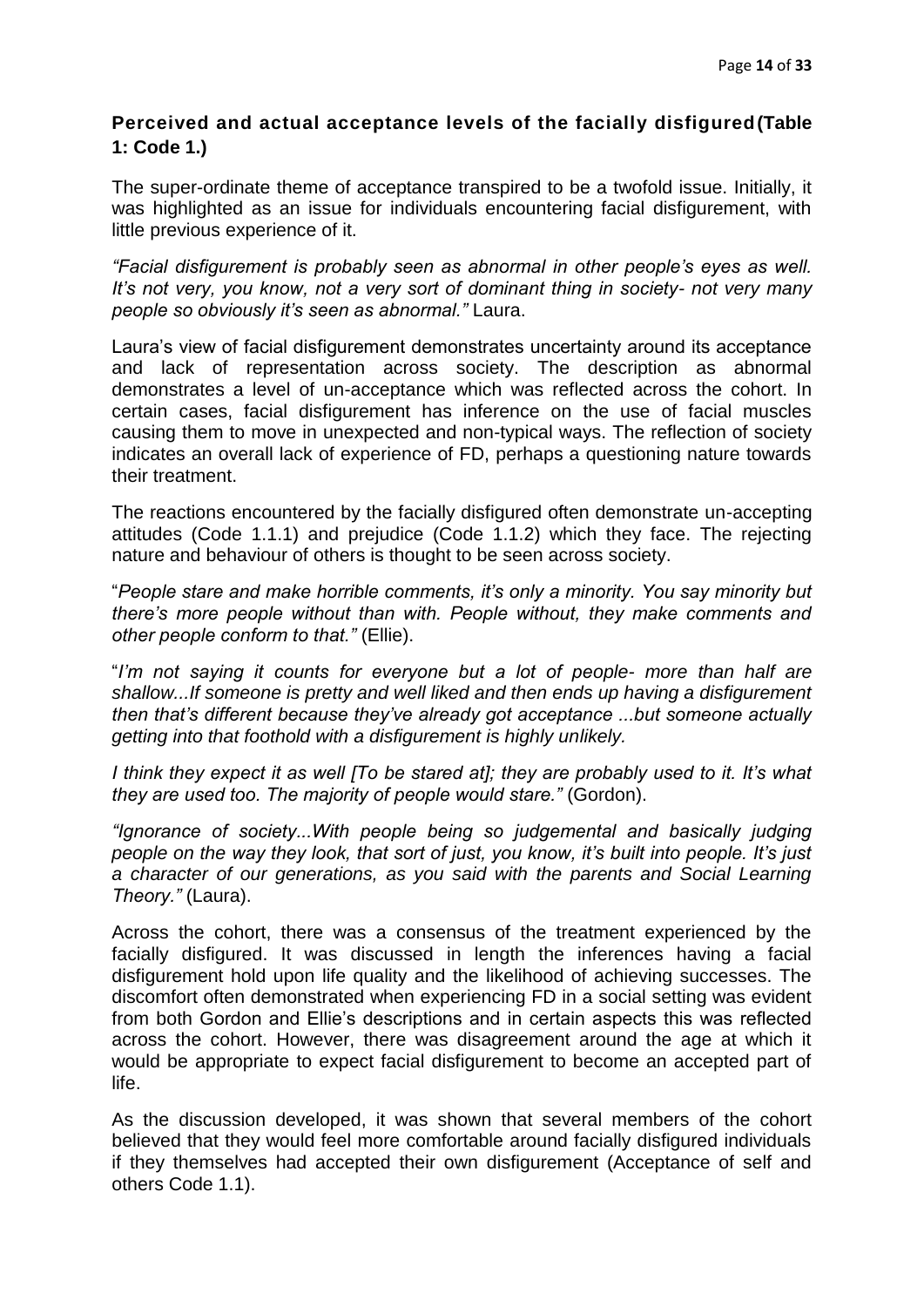*"But who is to say that beauty is not a facial disfigurement? To somebody who probably has got a facial disfigurement who is probably happy with themselves, they are probably beautiful....I think if someone learns to accept themselves and is happy and confident regardless of.. Other people"s thoughts and opinions they"d be fine and it wouldn"t [affect overall lifetime happiness]"* (Laura).

Participants felt that if an individual had accepted their facial disfigurement, they may be more accepting and understanding of their treatment as different by the general public. However, it was also highlighted that there was assumed emotional baggage with facial disfigurement, perhaps because of un-acceptance and treatment as "abnormal" by other members of society further indicating both the implications of having a facial disfigurement across the lifetime and assumed difficult nature of accepting a facially disfigured individual.

*"If they know somebody"s looking at it (their facial disfigurement) that will bring up those feelings of insecurity and you just don"t, that could open a whole can of worms."* (Shanade).

Although perhaps an individual who had accepted their facial disfigurement may be viewed as more accepting, the reasoning behind this could be questioned and it could be suggested that this may be because they are considered as more emotionally resilient to others' comments, negative judgements (Code 1.1.4) and discrimination (Code 1.1.3) that they had encountered.

*"If you"re looking at them, you"re staring at them but if you"re not looking then you"re like..."* (Louise).

*"Ignoring them."* (Gordon).

Potential approaches to aiding facial disfigurement into acceptance were discussed. However, it was felt that given their current representation in the media, increasing media attention onto the facially disfigured may backfire and cause more of a problem than the existing discrimination they face.

*"It"s like that story line in Eastenders where Holly and Billy had a Downs baby and for like two weeks beforehand, it was in the news. They made a whole fuss about it so it"s a case of would they actually not make a fuss? They shouldn"t do, but"* (Kirsty).

*"Yeah, there might be complaints or something. You never know."* (Louise).

This reflection indicates that impact that the role of the media does has on levels of acceptance across society. However, it also highlights a more alarming idea that people develop preconceptions of people due to the media depiction of them. Therefore, the way which people are treated in a societal setting can be directly related to the way in which they have previously been displayed through the media.

*"People learn from each other. So, if a kid sees it"s parents looking and staring and making comments about someone with a facial disfigurement they are going to pick that up and think that that"s okay to do that and they"re going to have the same beliefs as their parents. They"re going to know that their parents haven"t accepted it*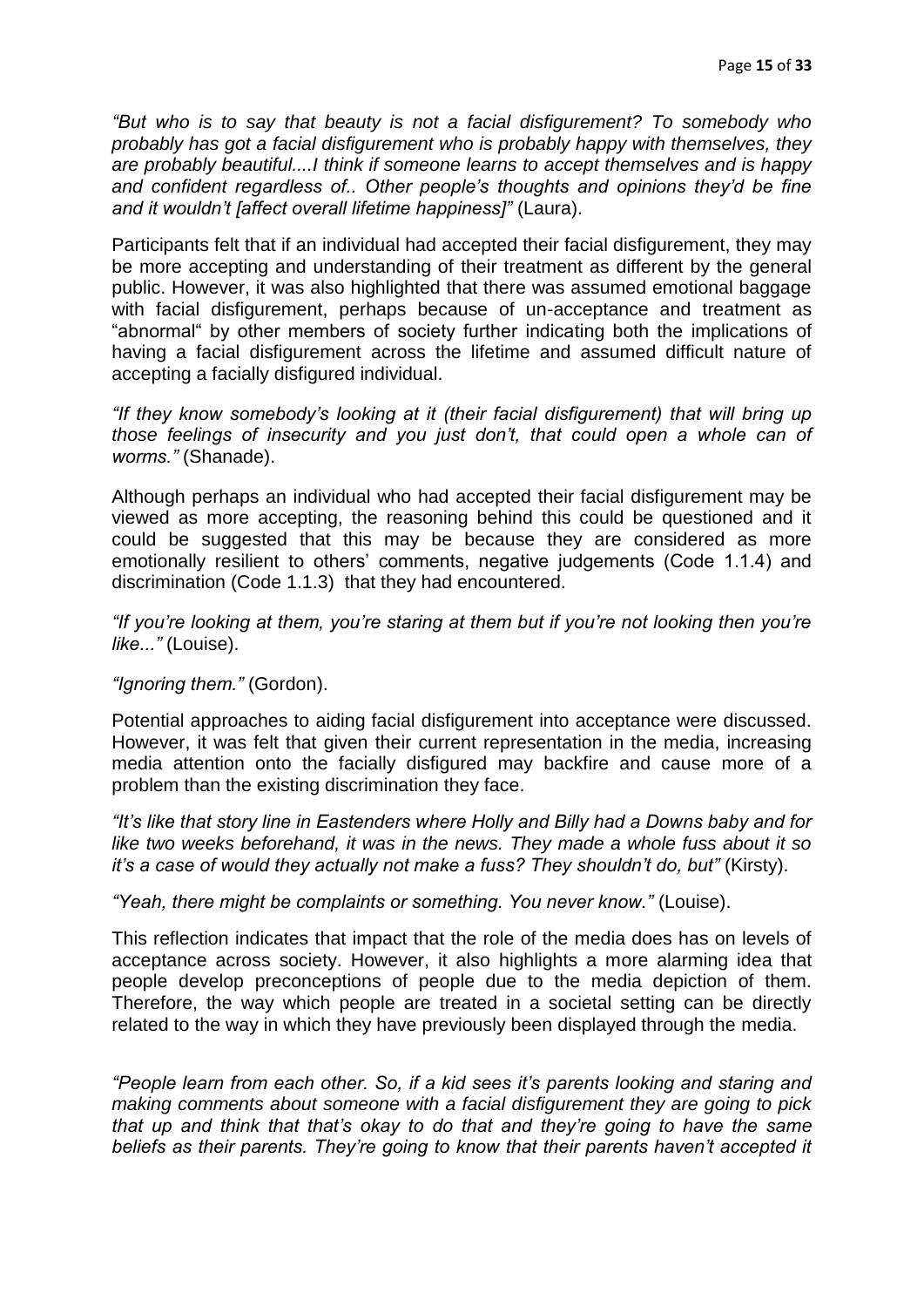*and that their parents think it"s abnormal so they"re going to think it"s abnormal as well."* (Ellie).

The possibility of using more people with facial disfigurement in the media received mixed reactions from participants, indicating the subjectivity and difficult nature of the area. The correct age range to introduce facial disfigurement was a key talking point throughout.

*"Educate kids at a young age and tell them that they"re not abnormal because they"ve got a facial disfigurement, they"re still people. They"re still humans like everyone else and the facial disfigurement doesn"t make the person any different."*  (Ellie).

*"But, I think educating children at a young age is fine but I think it"s probably the older generations that are less likely to be more accepting of them. I think campaigns would need to be brought in, you know? Just so they"re just in society but not because they"ve got a facial disfigurement. I know the campaign"s probably advertising the fact that they have got a facial disfigurement but you know, it shows that you know, it doesn"t matter..regardless, it really doesn"t matter."* (Laura).

*"I think it needs to be aimed towards a more mature audience perhaps. I know when I* was a kid, there was actually a woman in my youth group and she had severe acne *and I wouldn"t approach her. You know when you"re a kid, I don"t know, you"re used to seeing people with normal faces and you"ll feel more comfortable with them. You see something you don"t understand and it"s scary but I"ve seen her now and I"m happy to interact with her, she"s a perfectly nice person, but, so yeah, as it was on Cbeebies, I can understand why people complained because when children are trying to understand the world, they don"t have, I don"t know, they don"t have that understanding already and then introduce something that"s shocking it"s a bit kind of like woah." (*Shanade).

*"I think starting with an early age because I think that if children, a lot of children I don"t think would actually have a problem with it. I mean if it"s too disfigured, yes but if it"s just mild, I don"t think it would. Children might ask "why are they different?" but if they were like seven or eight years old or something, maybe nine or ten, actually have the tack to, it would help them understand as they get older, it would be better than just being thrust upon them."* (Gordon).

*"Yeah, teach them at a younger age, everyone"s different sort of thing, it would probably help awareness and everything."* (Louise).

*"I think it just takes that time to explain, doesn"t it? That like not everyone is the same people are different. I mean it"s like gay people used to not be accepted and now they are teaching kids about gay relationships at an early age aren"t they? And it"s that kind of thing that like, gay people never used to be on the TV and now They are and that"s why they"re accepted so if they did the same with facial Disfigurements, it might make a difference."* (Kirsty).

*"Yeah I agree it"s kind of making it cultural, culturally acceptable kind of thing. Get them to learn before they get old."* (Louise).

Whilst there was some disagreement about the age at which facial disfigurement should be introduced, it was a reliable conclusion that creating further awareness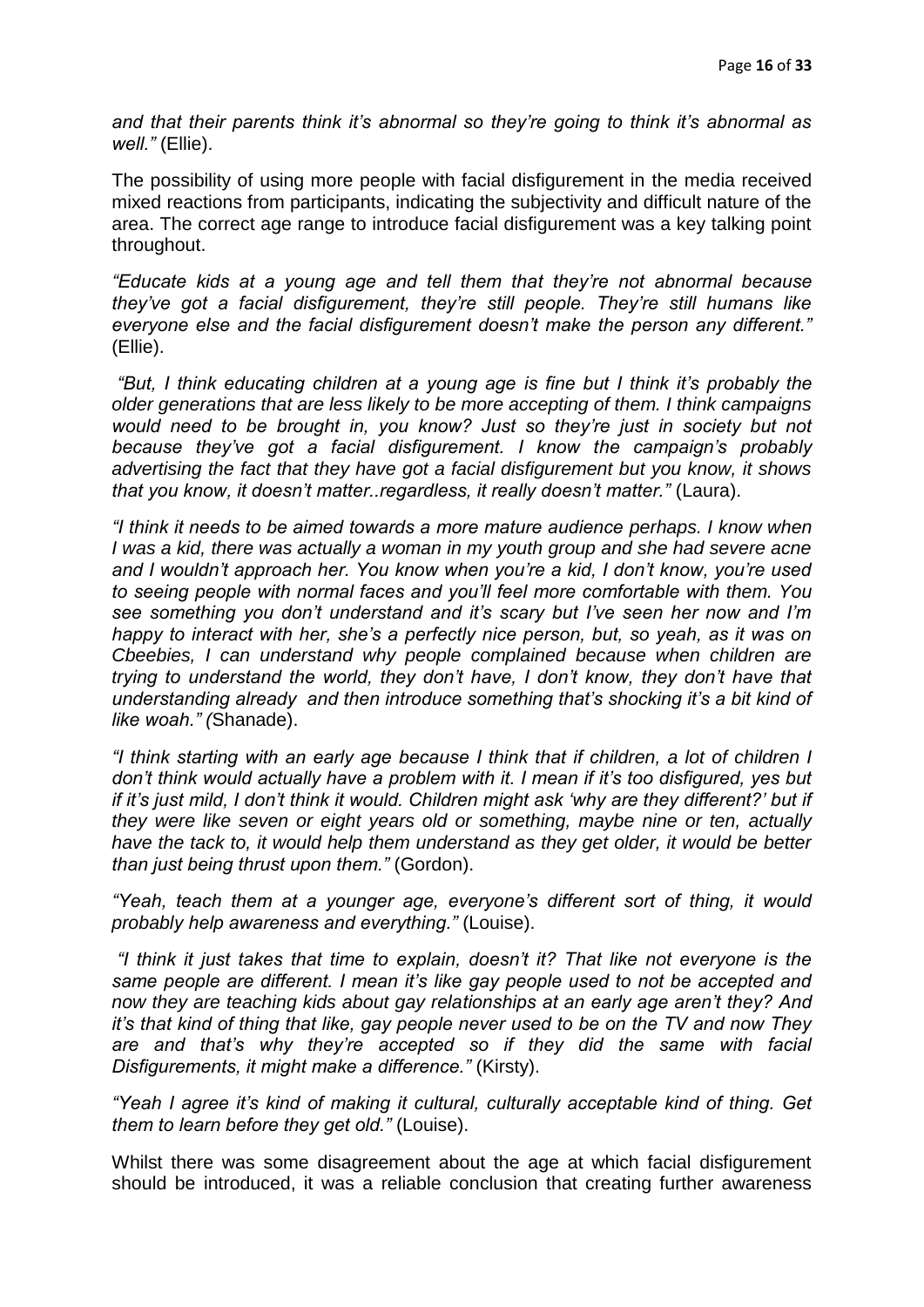and information about facial disfigurement would definitely ease the individual"s position within society.

# **Experience and impact of cultural, media and society norms (Table 1: Code 2.)**

Responses were concurrent with social perspectives of disfigurement, demonstrating stereotyping behaviours, avoidance and uncertainty of the facially disfigured and lack of knowledge and understanding of facial disfigurement as a whole. Furthermore, responses continually suggested that whilst there are stereotypes associated with FD, there is also a need to fit with a certain stereotype in order to be represented in society.

*"You have to fit into a certain prototype or a certain category to be represented in the media...fake and artificial and just unrealistic because in real life it doesn"t exist. You see people on covers of magazines and think "oh my God they"re perfect and I might actually achieve that perfection if I try or I don"t know result in certain extreme surgery or whatever...That"s what is depicted in the media and of course people feel very uncomfortable with themselves because they keep comparing...these personalities or role models that are featured in society in terms of physical appearance."* (Ayesha).

*"I think there are the ideal sorts of images out there, most of the time."* (Louise).

When discussing the representation of the facially disfigured in the media, the cohort thought that the facially disfigured were not fairly or accurately represented by media norms.

*"No, facially disfigured individuals are not fairly represented in society."* (Jade).

*"Well, if you look at the sort of things like you get the documentaries about people with sort of you know facial disfigurements sort of things and they"re not represented in a nice way. They are seen as like put on show sort of thing... it"s almost like a freak show."* (Laura).

*"You"ve got stories like the Elephant Man and as far as I know, I"ve probably got my information wrong but he was a freak, like a side show or something like that. I mean that"s how we treat it if we see it because we are quite shallow."* (Shanade).

The range of responses demonstrates the assumption the media has upon day to day life across contexts. It also illustrates the power that the media has upon people"s preconceptions and ideologies about others who may be seen as deviating from the norm. The reflection of people"s nature demonstrates the view that perhaps; the facially disfigured are singled out from the norm with a participant later commenting:

*"It"s almost like, it"s almost as bad, and well it is as bad as racism isn"t it? Someone shouldn"t be judged on how they look."* (Laura).

*"I mean gay people used to not be accepted and now they are teaching kids about gay relationships at an early age, aren"t they? And it"s that kind of thing, like that. Gay people never used to be on TV and now they are and that"s why they are accepted."* (Kirsty).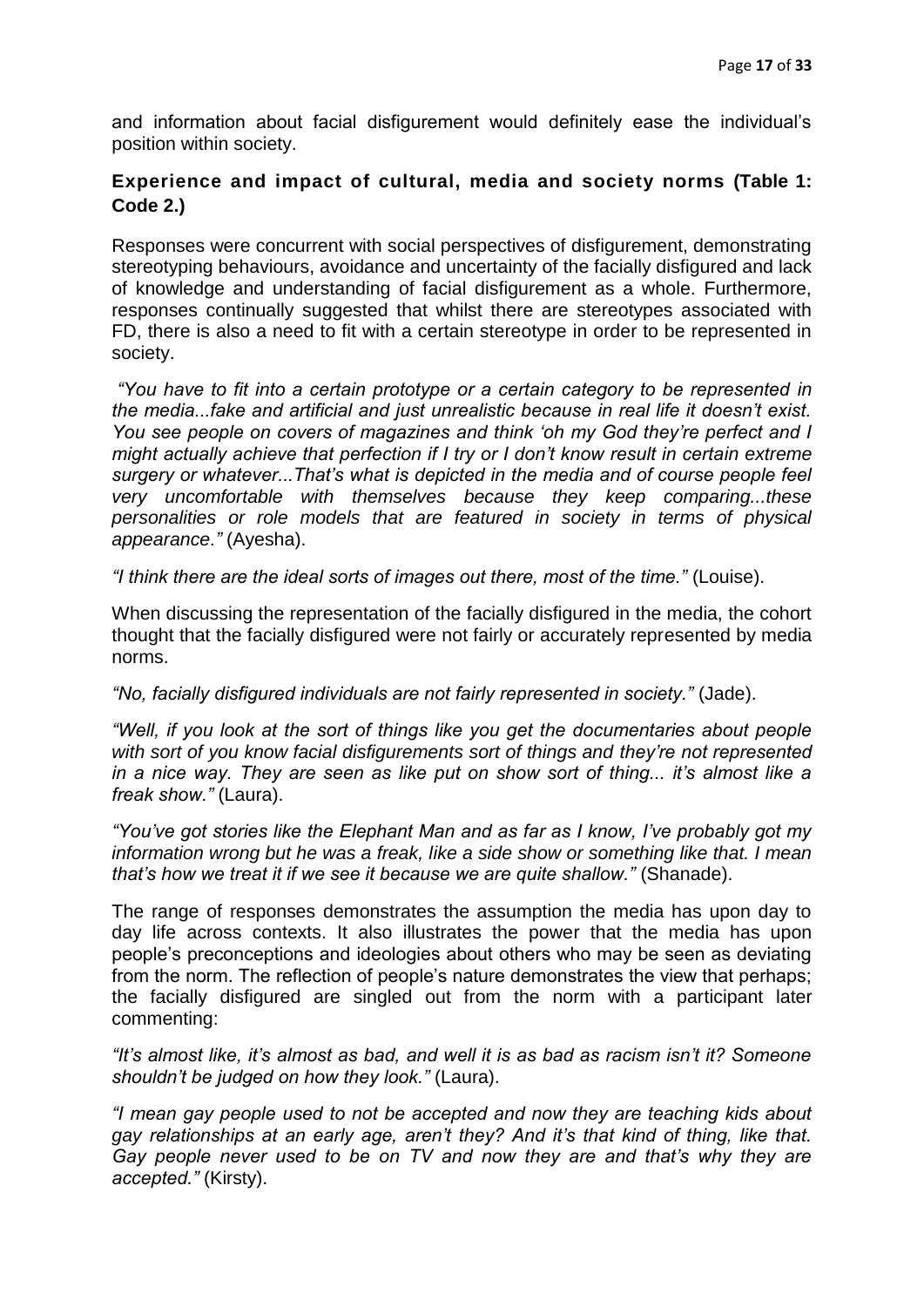The influence held by the media was a theme throughout the research and the use of the television as a medium to aid the alienation of the facially disfigured who are viewed as a minority group was discussed at length (Code 2.1.2). However whilst there were some positive responses, it was also thought that it could potentially rebound. This may provide an indication of the manner in which the facially disfigured have been previously portrayed in the media.

*"I think it would help, but would there not be a fuss? It"s like that storyline in Eastenders where Holly and Billy had a downs baby and like, for two weeks beforehand it was in the news. They made a whole fuss about it so it"s a case of would they actually not make a fuss? They shouldn"t do but.."* (Kirsty).

*"Yeah, there might be complaints or something.."* (Louise).

However, whilst the potential backlash was considered, there was also consideration about the positive influence the media could hold upon easing the facially disfigured back into a position in society to a point which the facially disfigured were accepted. This also indicated a lack of understanding about facial disfigurement and perhaps the best way to deal with it in social situations (Code 1.1.1.1 & 4.1.1.1).

*"I think that depending on what people with facial disfigurement think about certain interaction with people without facial disfigurements. I think they would feel more comfortable (if they were used in the media) because I don"t know what everybody else said but I don"t want to make them feel uncomfortable when interacting with them. So, I think that if you haven"t dealt with a certain person before then you don"t know how to approach them, you don"t know how to look at her, you don"t know how to talk to her as best not to offend her. So of course you tend to go to situations that you are familiar with so if you don"t know how to act it"s much more complicated and involves effort."* (Ayesha).

Such comments show empathy for the way that the facially disfigured are treated by society. It was further commented that perhaps there may be a community feel between those suffering from facial disfigurement.

*"I"ve also noticed that others who have disfigurements- not always facial, are more inclined to actually accept and treat other people with disfigurements no matter how hideous as normal because something as little as a minor scar is still personal to oneself and someone may think that"s not bad but to them it is because it"s still not normal. It"s not normal to be born with a scar or to have an accident where you get a scar, so you"re more inclined to go that extra mile to actually interact with other people... Growing up with something like that, you can see how it may affect other people and obviously not wanting anyone else to be excluded like they were, they make the extra effort."* (Gordon).

Gordon demonstrates an understanding of the inadequacy that facially disfigured individuals might feel; however there is a preconception that they will all feel as though they are inferior in society. This may be emphasised through the societal norms and expectations and therefore, joining together as a group to help each other may ease the social isolation. Gordon perhaps leads on to question the understanding of normality.Normality appears to be perfection as depicted and implicated from the media who display unrealistic and idealised images of beauty that are often far from obtainable. This undoubtedly creates an assumption across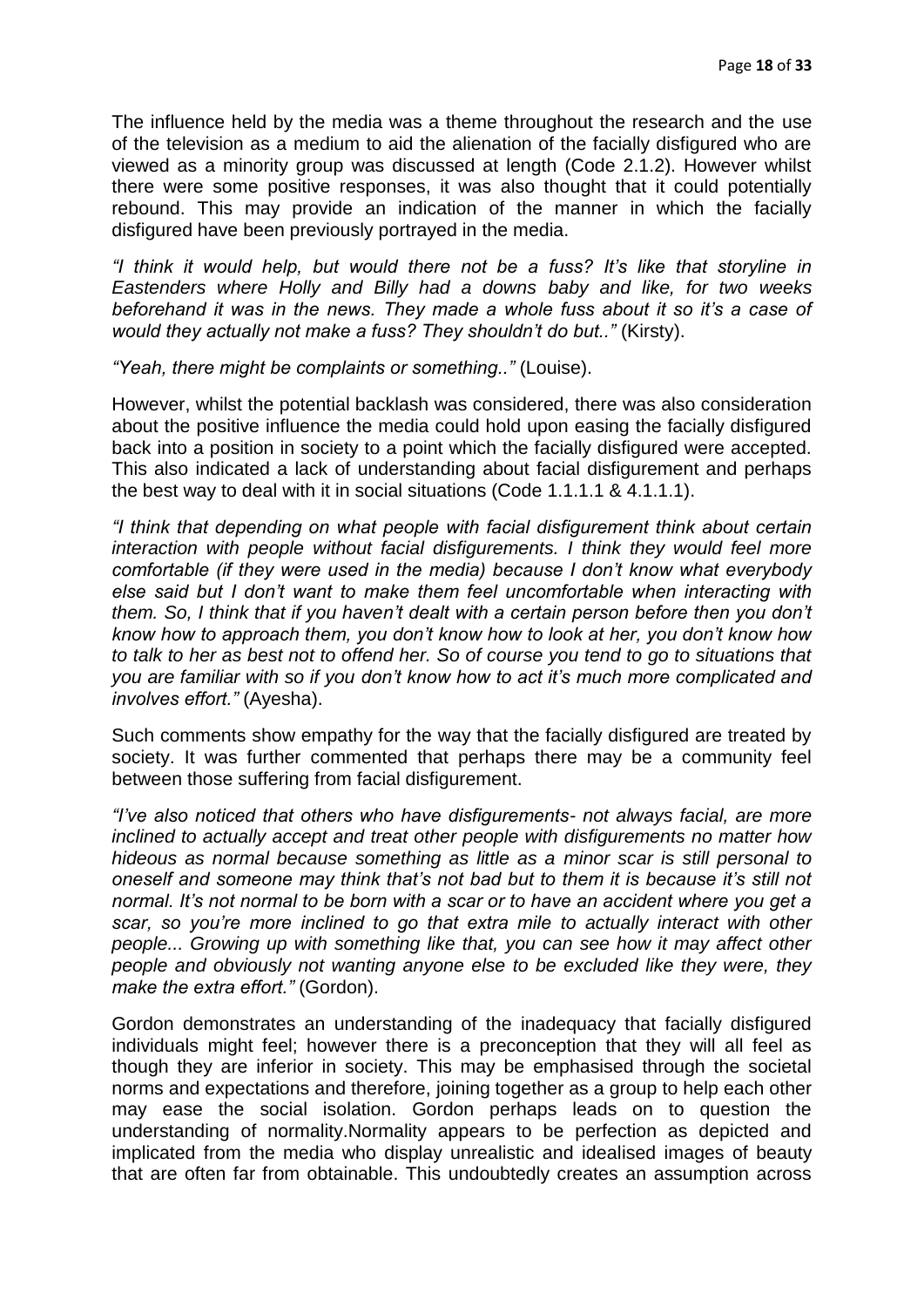society but most definitely within the facially disfigured, which perhaps encourages reconstruction surgery. During the discussion there were mixed views about the use of plastic surgery.

*"She"s had a lot of plastic surgery, so apparently all she cared about was her appearance. Overnight, she was in this accident and her face was destroyed and she"s fine with it? I don"t believe that but it might change people- of course it changes people."* (Ayesha).

*"It"s like the media is try to make everyone look a certain way. It"s like the way there"s only so much, the perfect person, the skinny person, the tall person. Continually at the moment and stuff."* (Kirsty).

*"It"s like society"s idea of beauty is obviously not having a facial disfigurement so of course, if they are not happy with their appearance then they obviously know that they look a lot different to everyday people. Obviously that probably brings them down a lot and knocks their self confidence so obviously; facial cosmetic surgery would be a big option for them."* (Laura).

Media, societal and cultural norms hold phenomenonal power (Code 2.1.1.1) over the way people are treated as individuals, influencing the population (Code 2.1) and their behaviour (Code 2.1.1) however, it was felt that the current representation of facial disfigurement within the media failed to give an accurate description and displayed the facially disfigured as attractions rather than individuals playing up to stereotypes (Code 2.1.3).

*"People with facial disfigurements only ever get in the media when they are being put on show, in that kind of context... it"s always a freak show kind of thing"* (Ellie).

*"It"s always like they"re shown because of their facial disfigurement not what they"ve done or that sort of thing. They"re only shown because of that."* (Laura).

*"When they name these programs they call it like "The Elephant man" and that doesn"t exactly show them in a nice light. They could do it about what they"ve done and their achievements rather than make it all about their facial disfigurement."* Ellie.

*"They use labels that are sort of probably a bit.."* (Laura).

*"Derogative."* (Jade).

*"Probably a bit insulting as well; a bit demoralising, you know that sort of thing. Yeah the media doesn"t portray people with facial disfigurements in a good way at all."* (Laura).

*"If the media is saying "The Elephant man" for example, people are going to think it"s okay to say "there is the elephant man", they"ll think it"s okay because the media have done it. It"s just one of those things that are picked up and people don"t accept it because of these shows."* (Ellie).

The dialogue demonstrates the role that the media can play in the formation of preconceptions of the facially disfigured. It also indicates the way in which the media continuesusing labels despite society suggesting that it is all encompassing and promotes equality. Labels portrayed by the media impact directly on the perceiver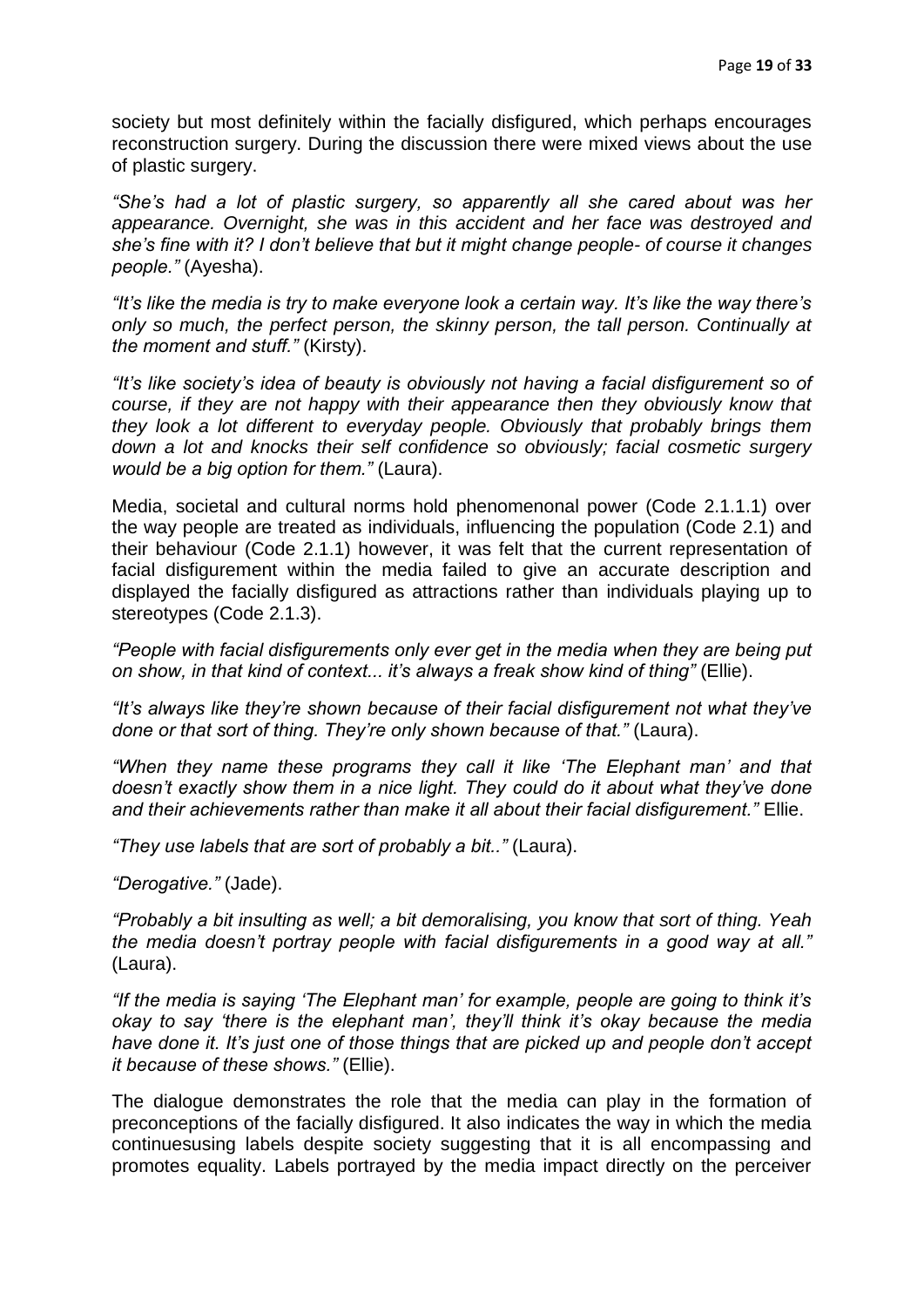and their perception of others, continuing the cycle of stereotypes concerning those who are labelled. It also gives rise to questions regarding the role that the media continues to play in the way that the facially disfigured are treated by society.

# **Perceptions and judgements of the facially disfigured (Table 1: Code 3.)**

Media representation plays an influential role in the way which facially different individuals are perceived. The lack of understanding surrounding facial disfigurement (Code 3.1) exacerbates the issue, which further alienates the facially disfigured from society.

During discussion about what constitutes a FD, various responses indicated the isolation and alienation of facially disfigured individuals.

*"Something that is visibly different"* (Ellie).

*"I"d say the same thing as you. Could you say deformed?"* (Jade).

*"Yeah, something that stands out quite prominently, something that"s noticeable by other people. Something that"s noticeable to everyone- something that marks them as different."* (Laura).

*"Something permanent."* (Ellie).

*"People stare and make horrible comments. It"s only a minority, you say minority but there"s more people without than with. People without, they make comments and people conform to that."* (Ellie).

*"Yeah, facial disfigurement is probably seen as abnormal in other people"s eyes as well. It"s not very, you know, not a very dominant thing in society, not many people so it"s obviously seen as abnormal."* (Laura).

*"Yeah... people form stereotypical opinions so other people might agree to that and stick to that and view them how they would view them."* (Jade).

The dialogue demonstrates the influence that the media is thought to hold throughout descriptions and preconceptions of the facially different (Code 3.1.1). Additionally, explanations indicate a certain level of uncertainty and discomfort around the facially disfigured with personal anecdotes reinforcing the views.

*"I know when I was a kid, there was actually a woman in my youth group and she had severe acne and I wouldn"t approach her. You know when you"re a kid, I don"t know, you"re used to seeing people with normal faces and you"ll feel more comfortable with them. You see something you don"t understand and it"s scary but I"ve seen her now and I"m happy to interact with her, she"s a perfectly nice person." (*Shanade).

Potential reasons for discomfort around facially disfigured individuals could stem from the lack of understanding and knowledge. Facial disfigurement has remained to be an area that in society is not spoken about and many people are unsure of how to interact on a normal level with the facially disfigured.

*"It"s quite shocking really when you see what year we"re in, I think you could understand it two thousand years ago or even a thousand years ago because people*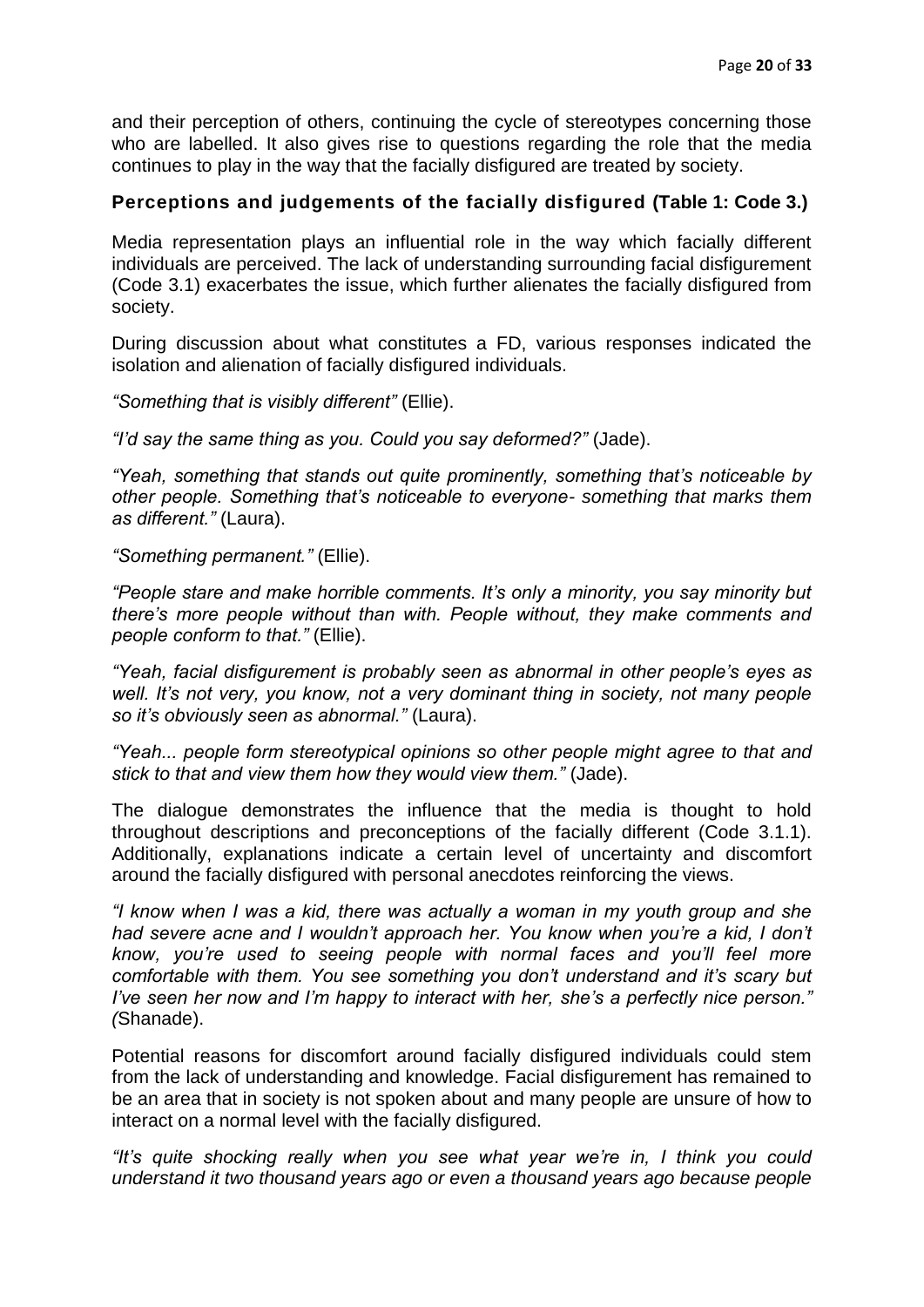*didn"t know any better and it was just an evil thing because God couldn"t have created something like that yet in the time now, we"ve got all this understanding and you still get people just totally stuck in the past really."* (Gordon).

Basic descriptions of the effect facial disfigurement plays demonstrate the effects that are observed by others, they fail to indicate the effect that it can have on a personal level for the facially disfigured. Further accounts indicate the influence that respondents felt that facial disfigurement could hold on a day-to-day level for sufferers.

*"It could be acne scaring, a birth mark. I was at college with someone who half her face was totally pink because it was just a birth mark and because she was a girl and women are so much more self conscious of their looks, you can understand howyou can"t really understand but it"s really hard for someone. Whereas a guy wouldn"t feel it because they"re not bothered."* (Gordon).

The expression of a stereotype indicates a level of understanding of the type of preconception and reactions that people with facial disfigurements encounter from the media and otherwise. However, generalising this specifically to women suggests that in some way, having a FD would impact on males less so than females. Given the reactions faced those with FD, the distinction made between male and female is unlikely to be highlighted.

Preconceptions made about the facially disfigured were far ranging and further alienated them from others in society. Several comments made suggest that a level of insecurity and emotional strain is part of having a facial disfigurement.

*"I think it"s because, I don"t know. It"s such an obvious thing that maybe it makes them feel insecure and if they know somebody"s looking at it or they assume somebody is looking at it, it will bring up those feelings of insecurity and you just don"t- that could open a whole can of worms, so.."* (Shanade).

Shanade indicates feelings of uncertainty around facial disfigurement and moreover suggests that it is almost impossible to accept a facial disfigurement as a normal part of life suggesting that sufferers would constantly feel that they are under the scrutiny of others. Such feelings are further amplified by the image and stereotype created through media portrayal of facial disfigurement. Such portrayal amplifies the divide between the facially disfigured and main stream society.

*"I"d be less likely to ask someone with a facial disfigurement but I think I don"t know it"s not because I think you"re a horrible person because you"ve got a facial disfigurement."* (Shanade).

*"I think it"s a comfort thing. You stick to what you know."* (Kirsty).

*"People see someone without a facial disfigurement as more approachable than someone with one. I think that"s due to society, just because it"s not acknowledged."* (Laura).

*"Personally for me, I"d approach someone without a facial disfigurement. I wouldn"t want the person with the facial disfigurement to feel like I was staring or asking them out of pity."* (Ellie).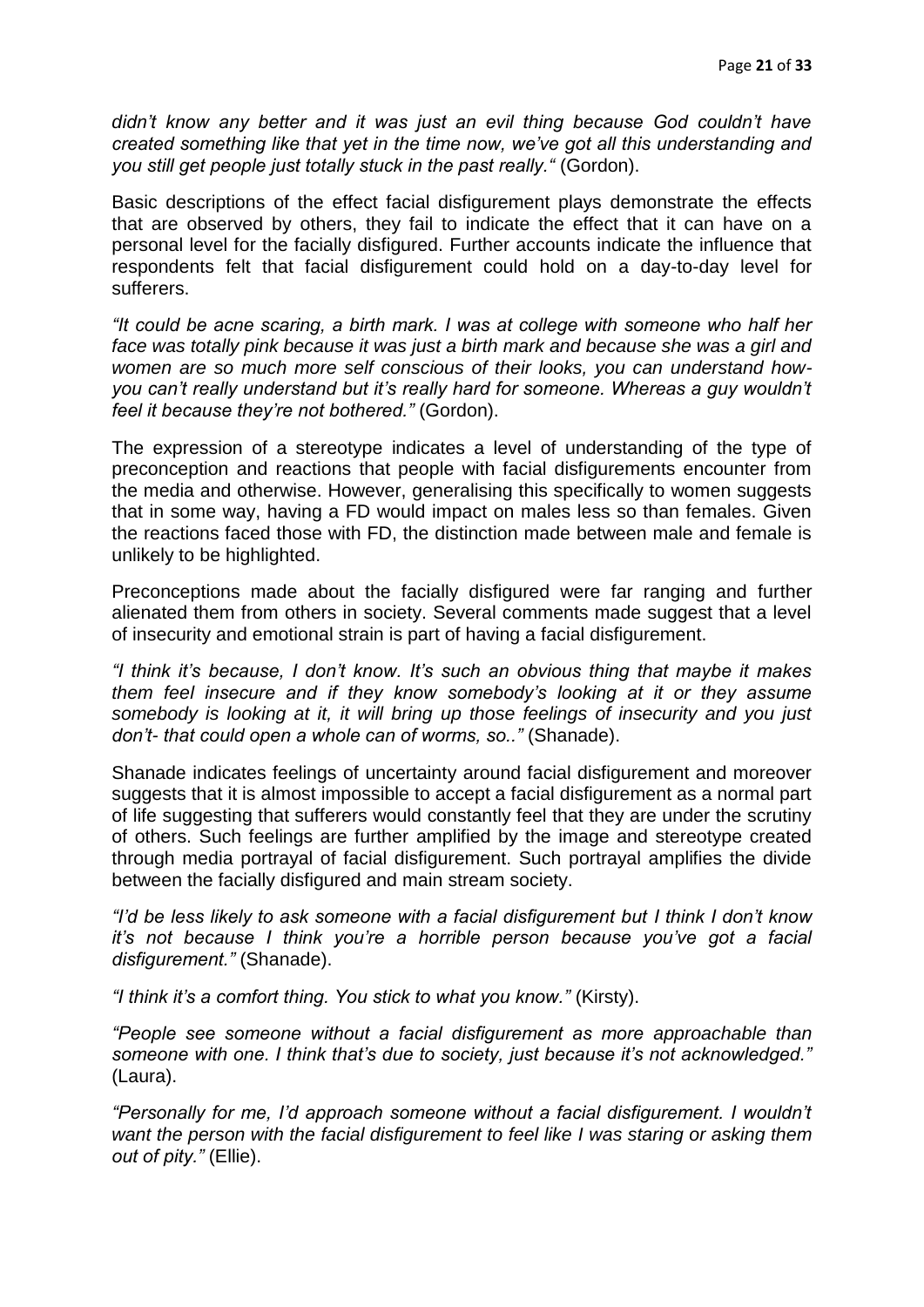*"In the same token, if there"s one person on one side of the road and you purposefully cross over to ask someone on the other side of the road then obviously that"s isolating them a little bit because .. it would probably be disheartening for them. You do look at people"s faces when you talk to them, that"s just natural isn"t it? You know, you look at their eyes; you look at their face so it"d probably be a bit disheartening I think."* (Laura).

Laura's account indicates the conflict that is felt when approaching issues surrounding facial disfigurement. It suggests that whilst it may take extra effort to interact with FD individuals, she demonstrates an element of understanding of the isolation that they may feel if they are alienated by people.

Furthermore, Ellie demonstrates a sense of frustration in the lack of understanding of how to interact with people who have facial disfigurements in a positive light without making them feel uncomfortable suggesting the need for further knowledge and information to be promoted.

Throughout discussion, there was the distinction made between interacting with someone with and someone without a facial disfigurement. Respondents indicated that they themselves would not wish to make others feel uncomfortable by interacting with the facially disfigured as they may feel that they were being approached because of their facial disfigurement or that they had become the recipient of unwanted attention. This further highlights the suggestion that facially disfigured individuals come under more emotional strain and are avoided by members of the public (Code 3.1.1.1). The distinction made between the facially disfigured and others in society almost suggests and implies a need for reconstructive surgery in order for individuals to be treated as others would expect to be within in a society setting. Furthermore, the derogative nature through which individuals with facial disfigurements are often displayed through the media heightens the stereotype and stigma attached to appearing different from societal norms further intensifying the pressure that individuals with facial disfigurements face when considering reconstructive surgery (Code 3.1.2). However, in the case where reconstructive surgery is not a possibility, the perception of others suggests a lack of understanding and empathy towards those who come under the scrutiny of society"s unrealistic expectations of beauty.

# **Experience of beauty(Table 1: Code 4.)**

Beauty was explored from numerous different perspectives throughout the duration of the research. Initially, the concept of beauty was questioned and examined. This included involving stereotypes and zeitgeists as portrayed through the means of the media (Code 4.1.3). Respondents questioned the whole nature of beauty as portrayed through the media, highlighting their knowledge and understanding (Code 4.1.1.1) of the influence which the media holds across society and the unrealistic expectations of beauty that are created through the media (Code 4.1.1.2).

The concept of beauty holds enormous social power and those who fail to meet the expectations and typical views of beauty often come under criticism. The image of beauty as dictated by the media appears to be portraying a very specific area of beauty which is becoming an expected part of society with those failing to meet it coming under exceptional pressure to fit with social norms.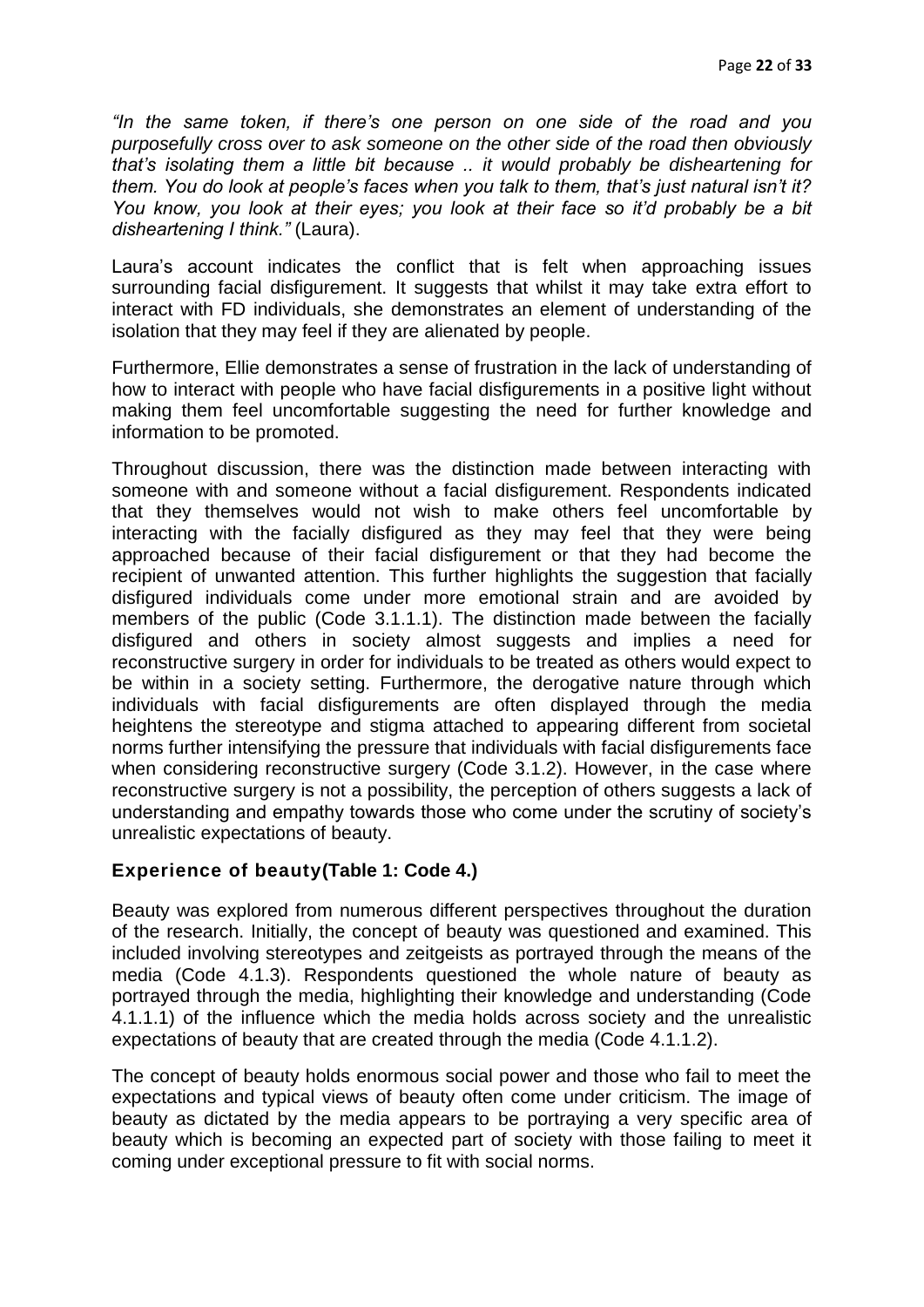*"You have to fit a certain prototype or category to be represented in the media."*  (Ayesha).

This type of representation of beauty was thought to have definite impacts for individuals across society. In the case of facial disfigurement, it undoubtedly will impact on self image and self esteem. The portrayal of beauty through the media also indicates the reliance on stereotypes within day to day life within society.

*"I think there are ideal sort of images out there."* (Louise).

*"It"s going to have a lot of negative connotations for them (the facially disfigured) and they are going to feel like they are going to have to hide something as well.."* (Louise).

Louise demonstrates the controversy faced by the facially disfigured, indicating a certain level of uncertainty around the way that they would feel about the image of beauty portrayed by the media.

By definition, beauty is a personal entity and means different things to different individuals (Code 4.1) suggesting that a formal definition of beauty would at best be difficult, if not impossible. Furthermore, there are ethical implications involved with developing an outright distinction of what constitutes something beautiful. However, it was demonstrated that society has an idea of beauty that is defined by the media and not conforming to this ideal reflects badly on the individual (Code 4.1.3). The impact of society"s ideals concerning beauty were thought to be wide ranging and having direct repercussions on both men and women alike. It was discussed that in the case of the facially different, the significance of failing to meet society"s ideals concerning beauty would have a lasting effect across the lifespan.

*"Society"s idea of beauty is obviously not having a facial disfigurement so of course, if they are not happy with their appearance then they are going to know that they look a lot different to other people, that probably brings them down a lot and knocks their self confidence."* (Laura).

Laura indicates an understanding of the high expectations of beauty and presents compassionate consideration of the implications of failing to meet such standards suggesting further reasoning behind the alienation of facially disfigured individuals from society. The role that reconstructive surgery plays in the lives of people with facial disfigurements can be paramount. With the increase of plastic surgery procedures the influence and expectation of societal beauty increases the pressure felt by those who fail to meet the expectations.

*"People just want to fit in, they don"t want to be stared at and made fun of so why not just get the facial surgery and then it will stop?"* (Ellie).

*"Instead of embracing their uniqueness they feel they should have to conform and sort of change the way they look to fit in and be accepted."* (Laura).

The dialogue highlights the role that the media can play in day to day life of individuals with a facial disfigurement. The concept of conforming to the norm remained strong throughout discussions which suggested that in an everyday sense, there is very much an ideal in respect of expectations when it comes to appearance.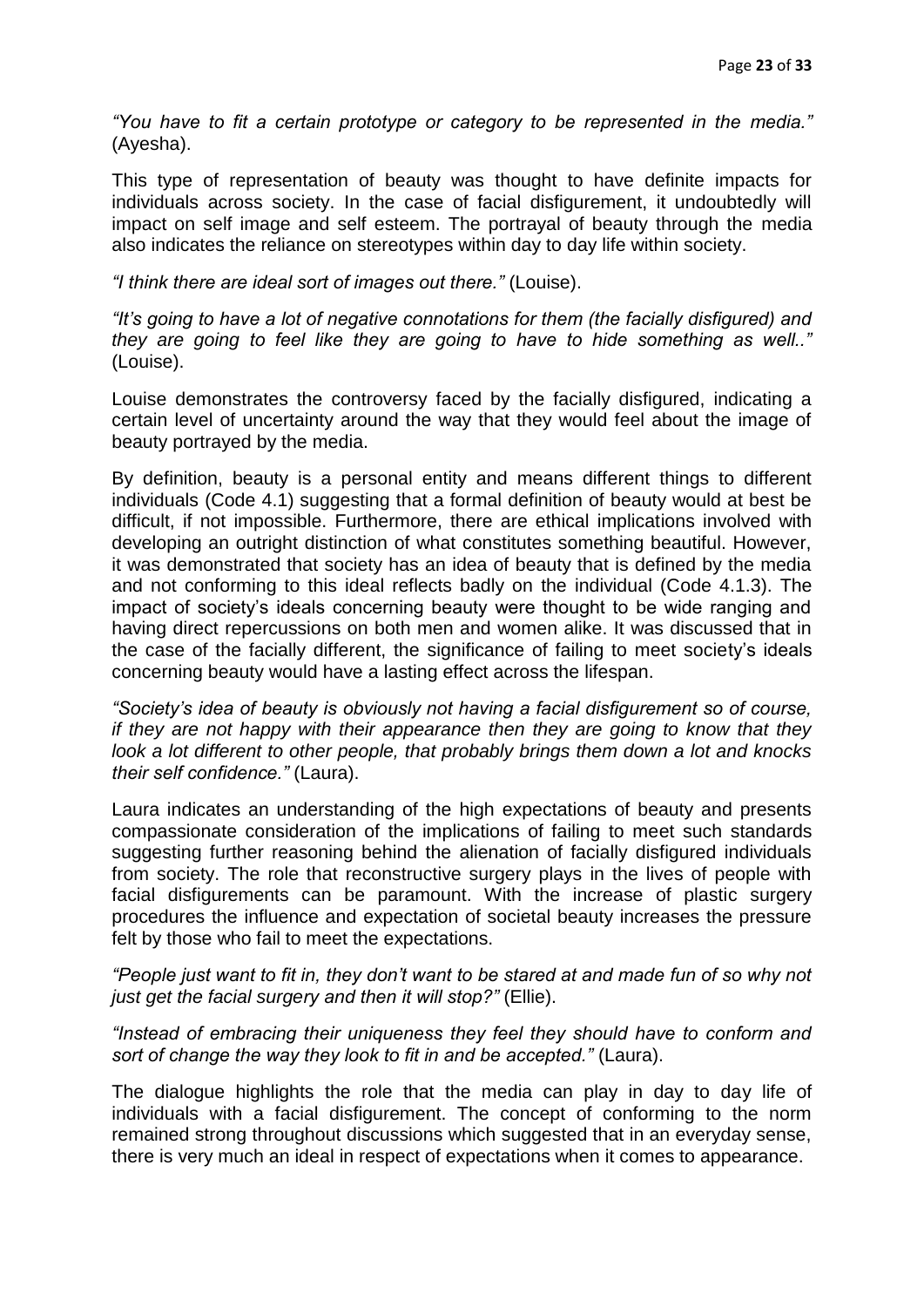*"People generally want to be accepted and feel like they"re worthy as well. If they feel like they stand out like a sore thumb then obviously they don"t feel comfortable so they want to conform and change the way they look just to fit in."* (Laura).

Throughout the research, there appeared to be a preoccupation with needing to fit in with social norms. However, this may be due to the challenging nature that facial disfigurement often poses to individuals who have no personal experience of living with a facial disfigurement. It suggests the need for further education and understanding with regards to the experiences of the facially disfigured.

However, it was concluded that one"s own image of beauty, whilst being influenced by the media cannot be dictated. If someone is happy with how they look then they should not be held back by media expectations.

*"I think if someone learns to accept themselves and is happy and confident with themselves regardless of.."* (Laura).

*"Other people"* (Jade).

*"Yeah other people"s thoughts and opinions, then they"d be fine. They wouldn"t know"* (Laura).

In contrast to this, it was thought that not conforming to conventional beauty could have influence across the lifetime, for example job prospects and lifetime happiness.

*"You hear about people going for jobs and there"s like, I don"t know where I read it, probably in the news, a news article on my phone yesterday and it was about a woman with a prosthetic arm. I know it"s not a facial disfigurement but she was made to work in the store room where she was working because of that."* (Ellie).

The attitude displayed by society towards those who appear different from the norm is demonstrated in behaviour and attitudes, which alienate them from society further and illustrate clear discriminatory behaviour towards such individuals.

*"You shouldn"t be discriminated against because of how you look."* (Laura).

*"How you look, yeah."* (Jade).

*"It"s almost like, it"s almost as bad, well it is as bad as racism isn"t it? Because someone shouldn"t be judged on how they look."* (Laura).

*"You could have the most beautiful person in the world doing a job, there"s nothing to say they will do a good job"* (Ellie).

*"Exactly, ability isn"t related to how you look as person."* (Laura).

Despite this, there was a common view throughout the cohort that discrimination against individuals regardless of the factor that is being discriminated against is unacceptable but it was agreed that FD individuals are discriminated against, perhaps more so, with the more severe the disfigurement. Additionally, it was suggested that facial disfigurement does not fit with societal ideals of beauty and this can be difficult for those experiencing it for the first time, perhaps unexpectedly, however, throughout the discussion it transpired that respondents felt that individuals with FD would be constantly discriminated against within the current society.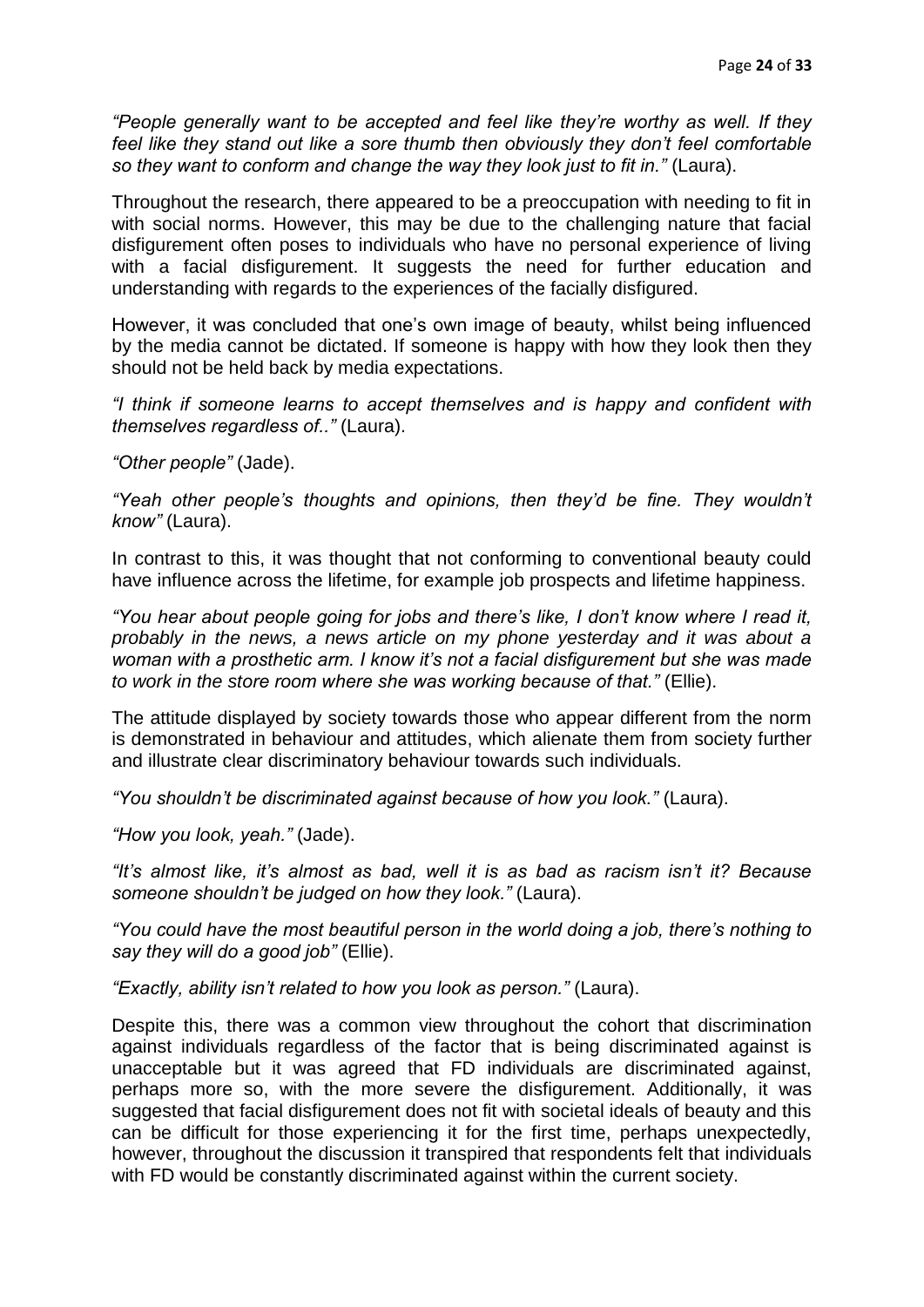# **Discussion**

Through the examination of facial disfigurement several key areas surrounding the concept became apparent. Four super-ordinate themes were established and explored. These themes included perceived and actual acceptance levels of the facially disfigured (Code 1); experience and impact of social, media and society norms (Code 2); perceptions and judgements of the facially disfigured (Code 3); and experience of beauty (Code 4). Throughout the analysis, it became apparent that the themes were interlinked; for example, the mediawas demonstrated to play a significant role in creating the illusion of an ideal beauty image and potentiating the preconceptions of the facially disfigured.

The existing research surrounding social factors and facial disfigurement has remained to be incomplete. Whilst research has demonstrated consistently the effect that FDplays across the lifetime, this is often explored from a research perspective of those with aFD. As previously commented, often those withFD themselves are not causing the problems they face within public settings, which can be difficult from the perspective of the receiver (Stevenage and Furness, 2008). The results of the current study confirm that FD is thought to play a role across the lifetime from a perceiver"s perspective, and influence other factors such as job and relationship prospects and overall happiness, reinforcing research which indicates the negative impact FD can have. Additionally, the current study confirms the role that the perceiver is thought to have in causing discomfort and distress to those withFD suggesting that describing FD as a "social disability" is accurate (MacGregor, 1989).

This research aimed to gain further understanding of the treatment of the facially disfigured in social situations and to develop a comprehensive set of themes that reflect the underlying reasons behind current treatment and attitudes towards those with FD. Whilst it is acknowledged that the use of qualitative methods can be seen as limiting, the gap within the current research was one which indicated a need for further understanding, which could be obtained through qualitative means. To date, there has been no research which has offered an in-depth understanding of the potential underlying reasons behind the alienation of the facially disfigured from society. Whilst other qualitative papers have examined the influence FD can hold personally (Wallace, Harcourt and Rumsey, 2007), it is often reported that the issues faced as a result of FD occur from the reactions of members of the public (Rumsey and Harcourt, 2008) and therefore, this study took the perspective of the perceiver.

Thematic analysis has allowed for a developed knowledge of aspects that may affect or influence the treatment of those withFD to be highlighted and applied to previous research. The results can be used to gain further understanding oftheory which relates to the treatment of FD individuals. For example, Social Learning Theory indicates that individuals learn through the environment and through observation of others around them. It transpired from the focus group discussion that there continues to be a lack of understanding and knowledge of how to interact positively without causing discomfort to facially disfigured individuals (Stevenage and Furness, 2008; Houston and Bull, 1994). Additionally, the role that the media plays was apparent. It was highlighted that often, the media portrays FD in a negative light, creating opinions and preconceptions through such means. There is a wealth of research demonstrating the power that the media holds within a societal setting,indicating that other than obtaining information through work and family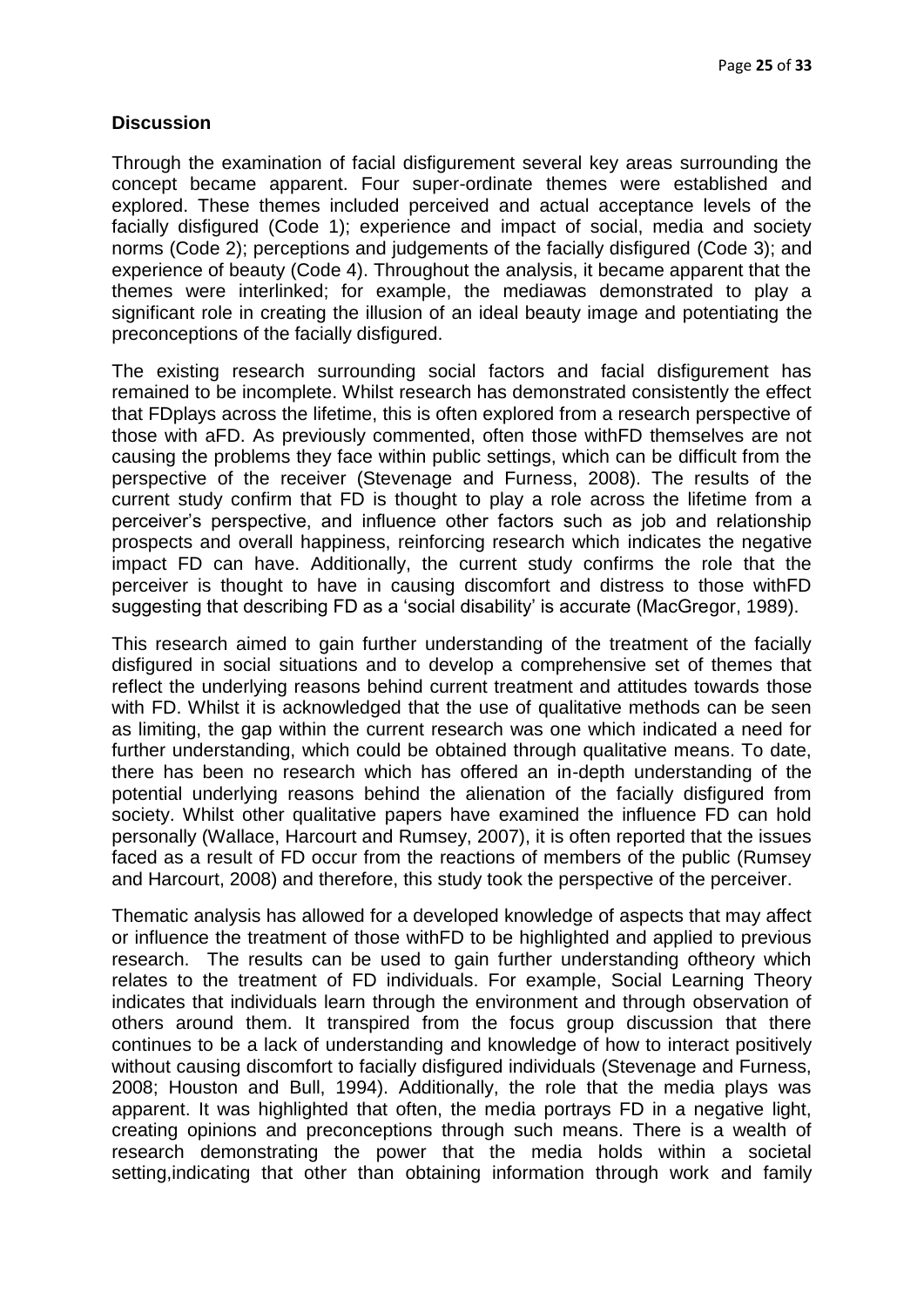means, sources of knowledge are often from the press, radio and television (Radford, 1996).Such research leads us to question the way that facially disfigured individuals are represented in the media and the link between the ways the facially disfigured report being treated within society and their representation through the media. Previous research suggests that FDleads to lower self confidence and self esteem, elevated anxiety, general unhappiness and self doubt across the lifespan (Millard and Richman, 2001).The role the media plays in this could be pivotal due to the light in which FD individuals are presented to a mass audience as abnormal in society. The current research indicates that respondents felt that often those with FDare presented in the media as an attraction rather than as a person. Such treatment would undoubtedly lead to lower self esteem and further alienation from society, supporting previous research findings (Millard and Richman, 2001: Rumsey and Harcourt, 2008).

Through thematic analysis, a better perceptionhas been gathered to further the understanding that SLT plays, with specific regard to the treatment, attitudes towards and knowledge of the facially disfigured. This further indicates the influence that the media has upon what is thought to be acceptable behaviour and treatment of others within society, and the potential implications that the representations currently presented through the media are having on the day to day life of those living withFD. Given the current biological zeitgeist, FDis still being presented as abnormal despite the knowledge that modern medicine holds regarding the area. However, the medical zeitgeist could be causing additional problems by reducing FD to a condition and failing to present the individual behind the disfigurement, further alienating those with FDfrom society (Rumsey and Harcourt, 2004).

The role individuals play in the day-to-day life of the facially disfigured was emphasised, suggesting a lack of understanding around the causes of facial disfigurement and the role that it can play across the lifetime. As previous research suggested, it was strongly indicated that it was thought there was a need for more emotional coping strategies in order to deal with the reactions and experiences that are associated with havingFD (Thompson and Kent, 2001). During the focus groups, there was a wealth of discriminatory language used when speaking about FD and it was revealed that FDwas thought to be a hindrance in many ways across an individual"s lifespan. Overall, it was highlighted that there are still several issues which are thought to be responsible for alienating individuals with facial disfigurements from society. Perhaps the most prominent of these included a severe lack of understanding of how to interact with such people without causing offence and discomfort to them and their representation, or sometimes lack of, in the media. Furthermore, it was suggested that the body beautiful, image conscious society that is created by the media fails to represent facially disfigured individuals in a positive light, indicating a level of stereotyping and judgemental behaviour that is assumed to be an acceptable and correct way to treat such people in day-to-day situations. The lack of positive representation for facially disfigured individuals was illustrated to have a profound effect, with respondents indicating their own feelings of uncertainty aroundFD. However, the role that facially disfigured individuals play in their alienation from society should not be overlooked. Respondents highlighted the concept that there was a two way process occurring through which the FD should be raising awareness and taking a stand to the light through which they are often presented in the media. Overall, attitudes and behaviour often exhibited towards the facially disfigured were often described as discriminatory and should not be so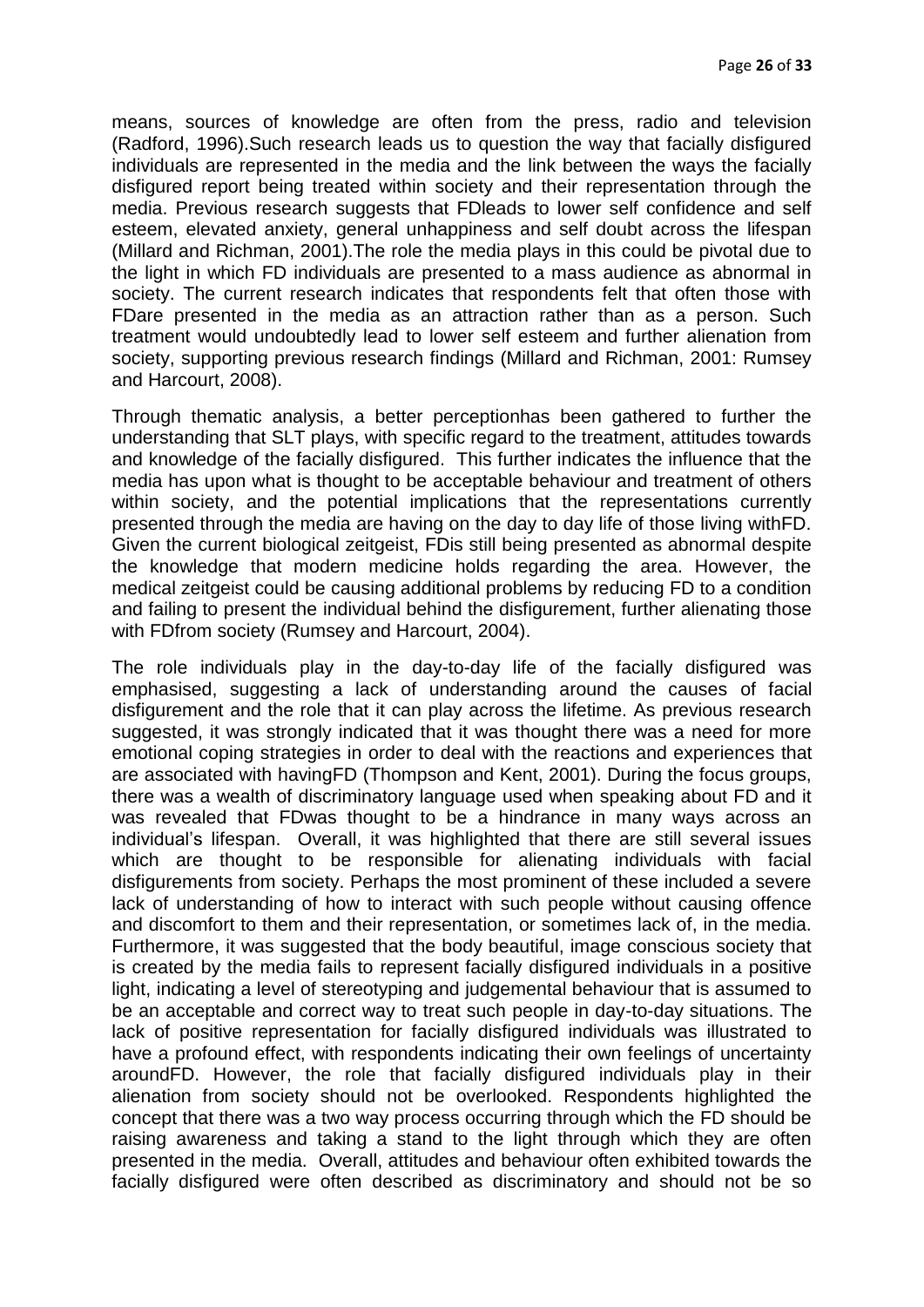prominent in society. This further highlighted the role that the media holds in elements such as the understanding on conception of the meaning of beauty and illustrates a preoccupation with labels and stereotypes often creating judgements for those who fail to meet them.

Existing research examining FD has often treated it as a phenomenological experience for participants. For example, the lowering of conversation recall when a FD was present views FD as a novel experience and reflects the behaviour associated with individuals who have not had regular contact with FD individuals (Stevenage and Furness, 2008). In light of this, the current study continued to view the presence of FDas a phenomenological experience and in order to create a mutual understanding for respondents used medical terminology when referring to facial disfigurement. This may come under scrutiny however, as it has been suggested that the use of biomedical language when discussing such subject areas can intensify the stigma associated with FD (Strauss, 2001). Existing research has suggested that the terminology used when discussing facial disfigurement has a predominantly negative focus following the biomedical approach with an emphasis on treating conditions (Rumsey and Harcourt, 2004). The impact of FDhas been shown to have a much more pervasive effect across a lifetime than just that of a medical diagnosis and therefore, it was indicated that using such language could be seen as problematic. The current research however, did continue to use language that could potentially be seen as associating with a particular stereotype and this may be scrutinised. This language was used in order to allow a mutual understanding for respondents who may not have any personal experience of FD.

Throughout the data, concepts associated with FD were often reinforced. For example, the stereotype associated with having FDwas discussed at length and it was revealed that the experience of FD is often viewed as a negative one with people feeling more comfortable avoiding such individuals rather than engaging with them socially, confirming findings from Changing Faces public survey (2008). This indicates that numerous psychological theories concerning FD are current within day to day society. The current study confirms the findings of Houston and Bull (1994) suggesting that the more severe a facial disfigurement, the more likely a person is to become avoided and alienated from society. Following on from this, the current study indicates that there is a definite stereotype associated with FD which plays a large role across the lifetime, largely due to misunderstanding and media portrayal of FD.

Ultimately, the themes highlight the power FD can hold in a social situation and wider implications across a society setting. This research adds understanding to the existing plethora of papers concerning FD in that it provides a level of understanding regarding why people may act in a certain way when confronted with FD. Additionally, the current study is taken from the perspective of the perceiver allowing further knowledge and conclusions to be drawn from the data. Developing a set of themes that is thought to affect judgements and reactions towards FDprovides a developed understanding which can be applied to previous research to question the underlying reasons behind the often uncomfortable behaviour exhibited towards the facially disfigured.

Social pressure has become oppressive across the sexes especially when societal norms and expectations are not met (Brown, 2010). There are demands to conform to the norms of society including the unrealistic expectations of beauty that are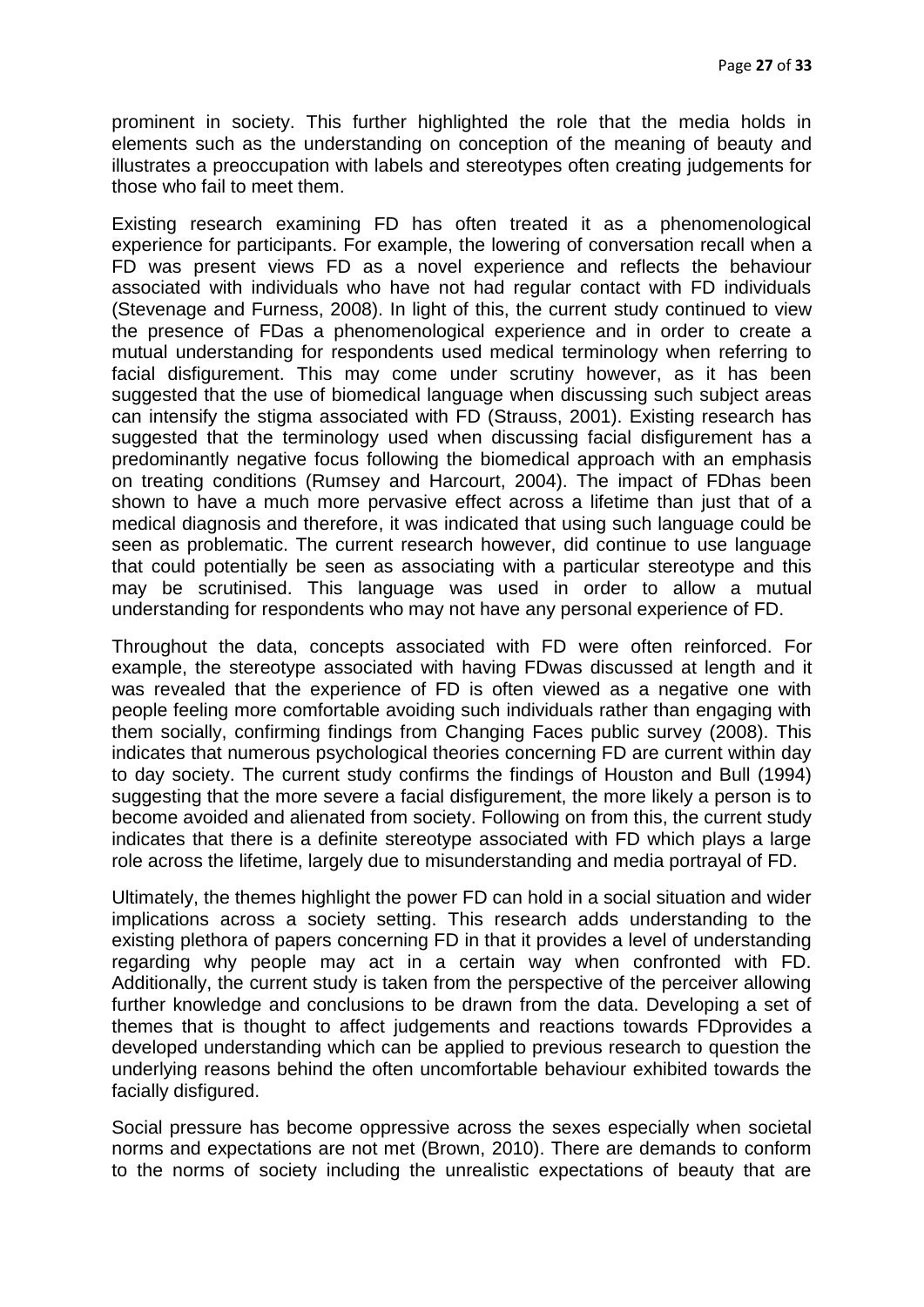depicted through the media. The power which is held by the media has phenomenal leverage across society and this has been well documented in research. However, in specific examination of FD, the light in which individuals suffering from facial disfigurement are often presented in the media fails to help the current situation in which the FD report feeling alienated and stigmatised by society.

It was established that there is a certain stigma associated with FD: as with SLT, this stigma is often reinforced by the media and behaviour of others. The social power that is associated with stigma has also been strongly researched. As demonstrated by a Changing Faces public survey, it was thought that individuals with a facial disfigurement were less likely to achieve overall lifetime happiness (Changing Faces,2008). The current study results reflect this, in that respondents felt that unless FD individuals had accepted their facial disfigurement, they were unlikely to achieve overall lifetime happiness. Previous studies do demonstrate that FDmay lead to lower self confidence and negative self image across the life span (Turner, Thomas, Dowell, Rumsey and Sandy, 1997). However, upon a review it was reported that in some cases, levels of self esteem were reported as equal to or higher than a control group (Walters, 1997). Therefore, the results of the current study allow the research to establish a more comprehensive model with the reflection of perceiver"s perceptions of the facially disfigured indicating that they felt that FD individuals were at a disadvantage within today"s society.

The methodology employed during the study has limitations upon the results. Focus groups are a widely used method within qualitative research (Smith, 2008), as they allow participants to voice opinions and create interaction between respondents which has been described as the hallmark of focus group research(Morgan, 1988:12). The interaction between participants can have adverse effects onresponses as they are not independent of one another and can become biased (Stewart, Shamdasani and Rook, 2007). Furthermore, due the qualitative manner of data collection and analysis, it is impossible to draw generalisations to the general populous from the results obtained. The data does enable further understanding of potential underlying reasons to be examined and taken into consideration when FD is presented in the media, or if further research is contemplated. Additional constraints are derived from the unequal balance of male and female participants involved throughout the research. Females are displayed to be more empathetic and nurturing than their male counterparts (Sapadin, 1988). With this distinction made, it may be that a group of males may feel differently towards FDtherefore, the themes and reflections made during the current research are that of a predominately female sample. Additional constraints may arise due to the nature of the visual aids that were used during the research. These were obtained from a charity wishing to promote the acceptance of the facially disfigured within society and challenge thoughts regarding their treatment. The wording displayed on the visual aids may have had an influence on participant response and encouraged them to potentially reflect more socially desirable responses. Furthermore, the researcher"s own position needs to be examined and given personal experience of FD, it could be suggested that a particular outcome was desired. In many ways, this was controlled, however personal experience of FD may have created behaviourisms and characteristics that are unlikely without this given experience (Rumsey and Harcourt, 2004). Additionally, leading questions and statements may have arisen during the focus groups and could have had an influence on overall participant response. Leading questions have been shown to notably alter participant response (Loftus,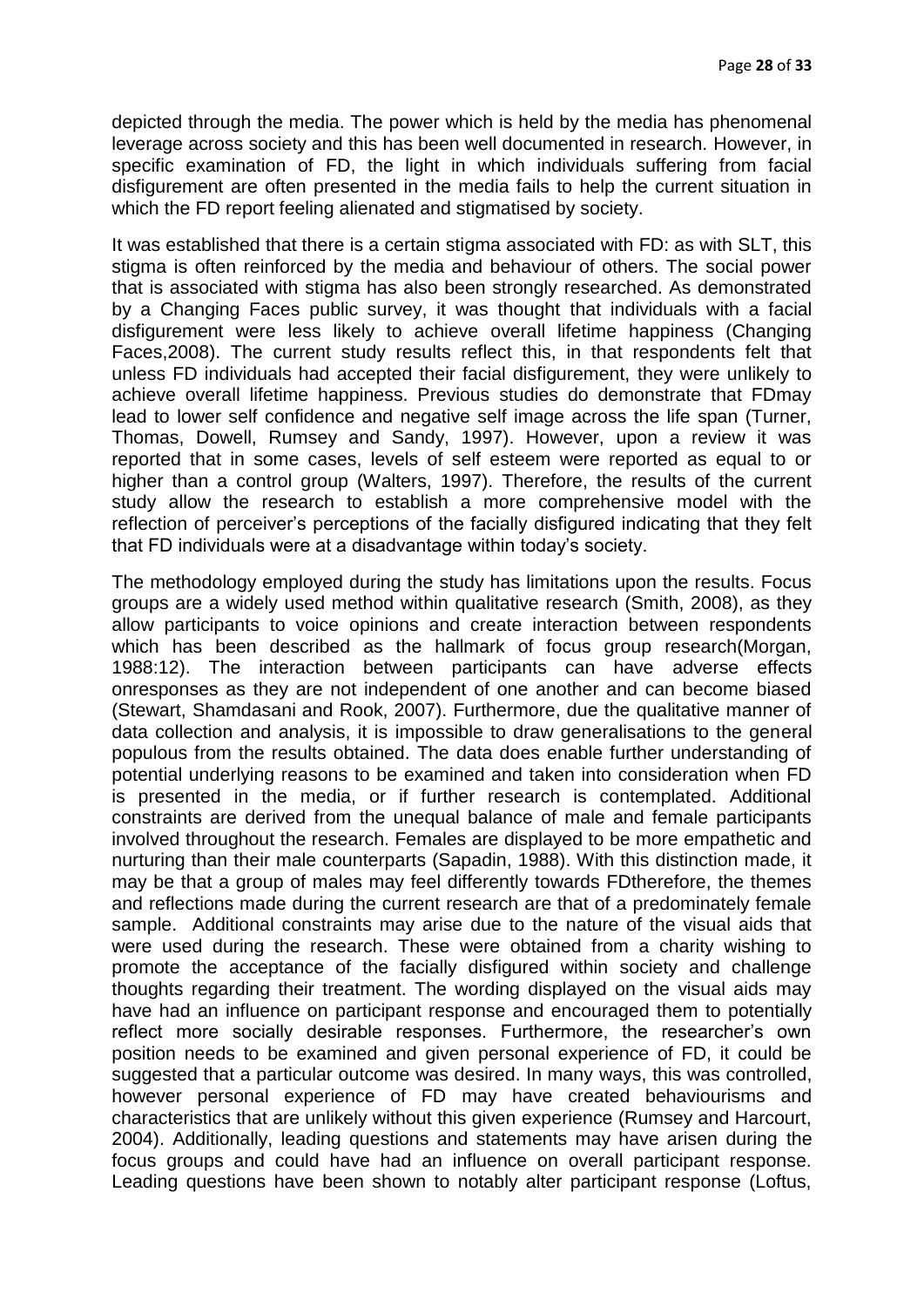1975: Carpenter, 2001) and therefore, this may limit the application of the research and this potential influence on the data should not be overlooked.

In total, two focus groups were completed, these consisted of eight participants. It has been suggested smaller focus groups can become dominated by one or two members of the group (Stewart, Shamdasani and Rook, 2007) and therefore, the outcomes are often not a reflection of the collective opinions. In the case of this research it would suffice to say that some members of the groups were more vocal than others.

The respondents involved in this research were all aged between eighteen and twenty six. In order to provide a more balanced reflection on the influence that FDholds across societal settings, it may be beneficial to use a wider age range. During the research it was revealed that participants felt members of an older generation may find it more difficult to be accepting of facially disfigured individuals. Therefore to address such a claim, further research could be completed to examine the attitudes of the older population towards FD. Research demonstrates that in some cases older generations are of a more conservative nature and can find change difficult to accept (Kalish and Johnson, 1972). The participants that were involved in the current study did not have FDthemselves. Research indicates that the personal experience of FDmay alter outlook on life and perspective (Rumsey and Harcourt, 2004). It may be beneficial to consider further examination of the subject area in a way which allows those with FDto voice their opinions around the themes that have become apparent from this research project. This would provide a more balanced view of the way FD individuals are viewed and aspects of society that may affect them.

The present study indicates the social pressure that is thought to be faced by the facially disfigured confirming findings by previous research which indicated that FD has a negative impact on aspects across the lifetime, including communication, self esteem and a more developed emotional coping method (Houston and Bull, 1994: Major and O"Brien, 2005: Billiard Feragen, Kvalem, Rumsey and Borge, 2010). Additionally, it demonstrates lack of knowledge and understanding in how to interact effectively with those who are facially disfigured. It is thought that issues need to be addressed concerning facial disfigurement in order to allow a fairer representation of the FD within a societal setting through the use of national campaigns to raise awareness of facial disfigurement and the significance it has across the individual"s lifespan and educating children through both personal experience and in a more generalised manner to discourage discriminatory behaviour and attitudes.

It would be beneficial to consider further investigation around this area. Specifically, in the case of this research project, the transcripts demonstrated several disclaimer statements. Therefore, further discourse analysis could be completed on the transcripts to indicate the language repertoires used when talking about FDto examine and indicate areas of discrimination.

# **Conclusion**

In conclusion, the current study has developed a set of themes concerning the perception of facial disfigurement within society. These themes draw on several areas of research, for example those from psychology, media and sociology and bring a common understanding for the effect that they together can have upon a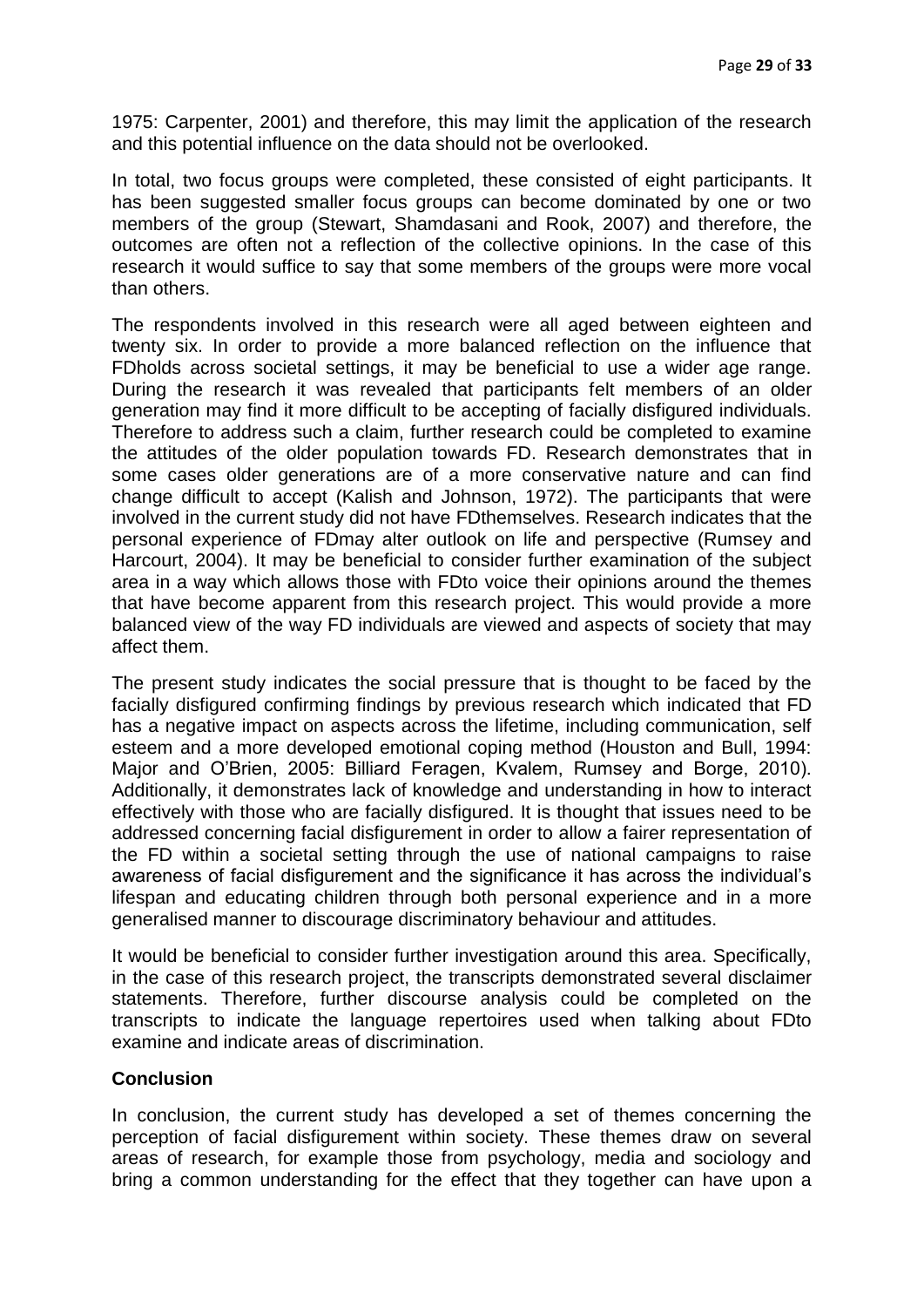particular area, in this case facial disfigurement. In doing so, many previous papers findings concerning FD have support for findings.

Whilst the applications of the current study may be somewhat limited by the methodology employed, it is important to view the results in their own light. The indication is one which demonstrates an overall lack of understanding concerning FDand an element of confusion resulting from its presentation through the media. The results of the study demonstrate a need for caution when using the media to present the facially disfigured, not only implicating the power of the media but alsoa lack of awareness concerning the facially disfigured.

Whilst the generalisability of the current study is small, and as previously discussed may come from a predominately female background, it suggests a need for further research to move towards a more accepting society and further examination of the effects of the unattainable image of beauty being portrayed by the media to be digested and put into practice in society. Additionally, the stigma and treatment of the facially disfigured needs to be challenged in order to create a unified and accepting society; it is believed that the role which the media has to play in this is pivotal. Whilst overall, the study is limited by the qualitative methods employed, it may prompt further research due to the additional information and understanding, which it is thought to provide to the existing body of research concerning facial disfigurement.

#### **References**

Bandura, A. (1977). *Social learning theory.*Englewood Cliffs: Prentice Hall. Cited in Hogg, M.A. Vaughan, G. M. (1998) *Social Psychology.*London: Prentice Hall.

BillaurdFeragen, K.,Kvalem, I.L., Rumsey, N., & Borge, A.I.H. (2010) "Adolescence with and without a Facial Disfigurement: The Role of Friendships and Social Acceptance in Perceptions of Appearance and Emotional Resilience." *Body Image, 7,* 271-279.

Biggs, M. (2009). *Self fulfilling Prophecies*. In P.Bearman, P. Hedstrom(n.d.) (eds.) *The Oxford Handbook of Analytical Sociology.* Oxford: Oxford University Press.

Braun, V. & Clarke, V. (2006). "Using thematic Analysis in Psychology." *Qualitative research in Psychology, 3,* 77-101.

Brown, R. (2010). *Prejudice: Its social Psychology.* Oxford: Wiley-Blackwell.

Bruce, V. & Young, A.W. (1998). *In the Eye of the Beholder: The Science of Face Perception.* Oxford: Oxford University Press.

Carpenter, G.A. (2001). "Neural-network Models of Learning and Memory: Leading Questions and an Emerging Framework." *Trends in Cognitive Sciences, 5,*114-118.

Changing Faces (2010). *"You: Advice, information and support."* [Online] Available from [<http://www.changingfaces.org.uk/You>](http://www.changingfaces.org.uk/You) [02 December 2010]

Changing Faces (2008). "*Face equality Campaign; The Evidence. Public Attitudes Survey."* [Online] Available from < http://www.changingfaces.org.uk > [21 January 2011]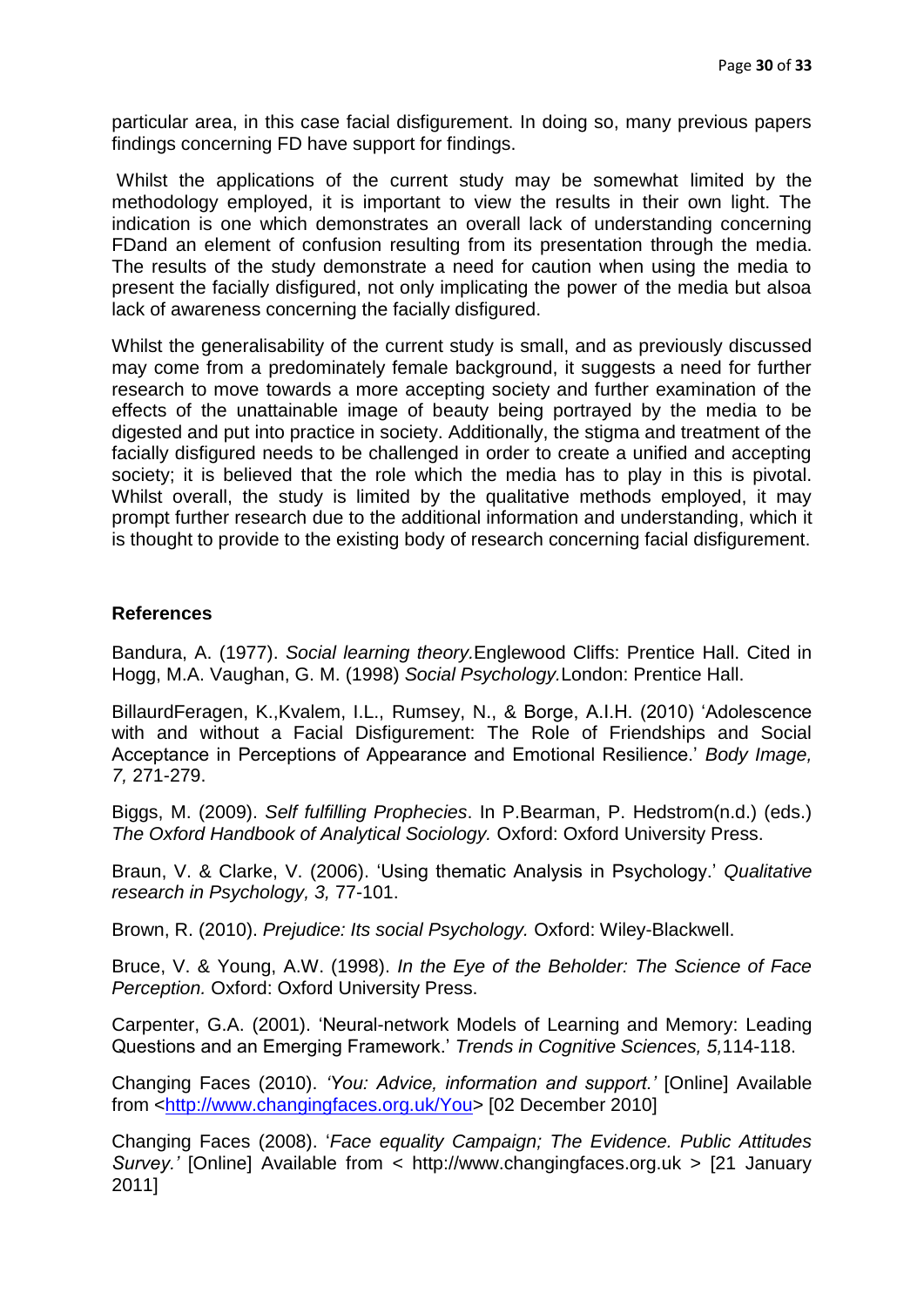Channel 4 (2011). *Beauty and the Beast- the Ugly Face of Prejudice* [2nd February 2011 20.00]

Dittmar, H., Lloyd, B., Dugan, S.,Halliwell, E., Jacobs, N., & Cramer, H. (2000) "The "Body Beautiful": English Adolescences Images of Ideal Bodies." *Sex Roles, 42,* 887- 915.

Dittmar, H. & Howard, S. (2004). "Professional Hazards? The Impact of Models" Body Size on Advertising Effectiveness and Women"s Body Focused Anxiety in Professions That Do and Do Not Emphasise the Cultural Ideal of Thinness." *British Journal of Social Psychology, 43,* 477-497.

Gilbert, S. & Thompson, J. (2002). *Body Shame in Childhood & Adolescence*. In Gilbert, P. Miles, J. (eds.) *Body Shame*. Hove: Routledge.

Grandfield, T.A., Thompson, A.R., & Turpin, G. (2005). "An Attitudinal Study of Responses to a Range of Dermatological Conditions using the Implicit Association test." *Journal of Health Psychology, 10,* 821-829.

Greenwald, A.G. & Banaji, M.R. (1995). "Implicit Social Cognition: Attitude, Self Esteem and Stereotype." *Psychological Review, 102,* 4-27.

Goffman, E. (1990). *Stigma: Notes on Management of Spoiled Identity.* London: Penguin.

Harris, D. (1997). *Types, Causes and Physical Treatment of Visible Differences*. In R. Lansdown, N. Rumsey, E. Bradbury, A. Carr & J. Partridge (Eds.) *Visibly Different: Coping with Disfigurement.* (pp.79-90) Oxford: Butterworth-Heinermann.

Houston, V. & Bull, R. (1994). "Do People Avoid Sitting Next to Someone with a Facial Disfigurement?" *European Journal of Social Psychology, 24,* 279-284.

Kalish, R.A. & Johnson, A.I. (1972). "Value Similarities and Differences in Three Generations of Women." *Journal of Marriage and Family, 34,* 49-54.

Kleck, R. & Strenta, A. (1980). "Perceptions of the Impact of Negatively Valued Physical Characteristics on Social Interaction." *Journal of Personality and Social Psychology, 39,* 861-873.

Latner, J.D., Stunkard, A.J. & Wilson, G.T. (2005). "Stigmatised Students: Age, sex and Ethnicity Effect on Obesity." *Obesity Research, 13,* 1226-1231.

Loftus, E.F. (1975). "Leading Questions and the Eyewitness Report." *Cognitive Psychology, 7,* 560-572.

MacGregor, F.C. (1979). *After Plastic Surgery: Adaptation and Adjustment*. New York: Praeger.

MacGregor, F.C. (1989). "Social, Psychological and Cultural Dimensions of Cosmetic and Reconstructive Plastic Surgery." *Aesthetic Plastic Surgery, 13,* 1-8.

Major, B. & O"Brien, L.T. (2005). "The Social Psychology of Stigma.*" Annual Review of Psychology, 56,* 393-421.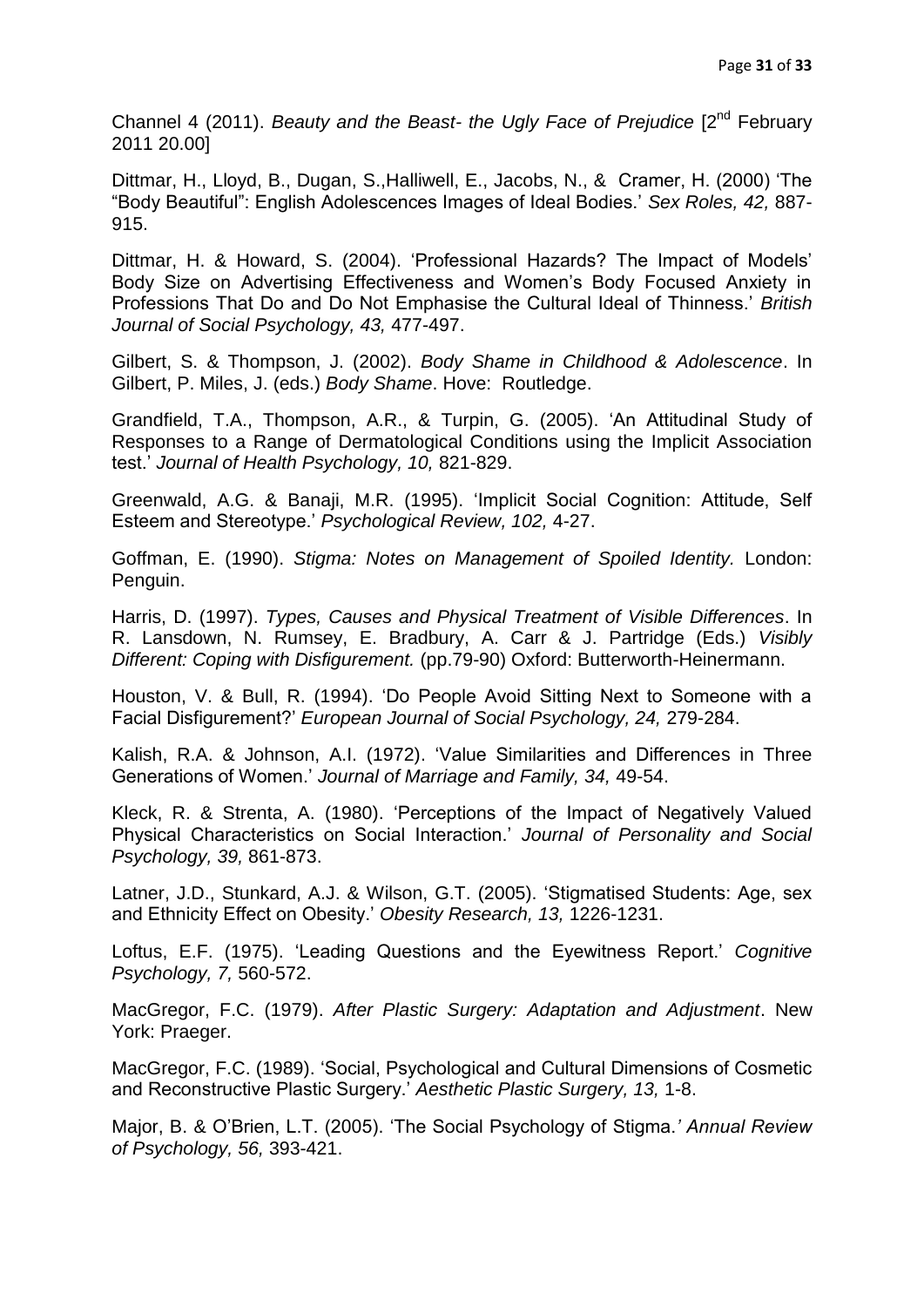Marks, R. & Newell, I. (2000). "The Phobic Nature of Social Difficulty in Facially Disfigured People."*The British Journal of Psychiatry, 176*, 177-181.

Matthew, T., Knight, D., Wilkes, T. & Hayward, D. (2003). "People Don"t Understand: An Investigation of Stigma in Schizophrenia Using IPA." *Journal of Mental Health, 12,*  209-222.

Merton, R.K. (1948). "The Self- Fulfilling Prophecy." *The Antioch Review, 8,* 193-210.

Miles, P. & Gilbert, J. (2002). *Body Shame.*Hove: Routledge.

Millard, T. & Richman, L. (2001). "Different Cleft Conditions." *Cleft Palate Craniofacial Journal, 38,* 68-75.

More 4 (2010). *Body shock: I am the Elephant Man* [10<sup>th</sup> March, 2010 23.05]

Morgan, D.L. (1988). *Focus Groups as Qualitative Research.* London: Sage.

Palayiwa, A.,Sheeran, P. & Thompson, A. (2010). "Words Will Never Hurt Me!: Implementation Intentions Regulate Attention to Stigmatising Comments about Appearance." *Journal of Social and Clinical Psychology, 29,* 575-598.

Partridge, J. (1990). *Changing Faces.*London: Penguin.

Prior, J. & O"Dell, L. (2009). "Coping Quite well with a Few Difficult Bits. Living with Disfigurement in Early Adolescence." *Journal of Health Psychology, 14*, 731-740.

Radford, T. (1996). "Influence and Power of the Media." *The Lancet, 347,* 1533-1535.

Rumsey, N., Bull, R. & Gahagan, D. (1982). "The Effect of Facial Disfigurement on Proxemic Behaviour of the General Public." *Journal of Applied Social Psychology, 12,* 137-150.

Rumsey, N., Bull, R. & Gahagan, D. (1986). "A Developmental study of Children"s Stereotyping of Facially Deformed Adults." *British Journal of Psychology, 77,* 269- 274.

Rumsey, N. (1997). *Historical and Anthropological Aerspectives on Appearance.* In Lansdown, R., Rumsey, N., Bradbury, A., Carr and Partridge, J.(Eds.) *Visibly Different: Coping with Disfigurement.*(pp.91-101) Oxford: Butterworth-Heinermann.

Rumsey, N. & Harcourt, D. (2004). "Body Image and Disfigurement: Issues and Interventions." *Body image, 1,* 83-97.

Rumsey, N. & Harcourt, D. (2005). *The Psychology of Appearance*. Maidenhead: Open University Press.

Rumsey, N. & Harcourt, D. (2008). "Psychology and Visible Difference." *The psychologist, 21,* 486-489.

Rutter, M. (2009). "Understanding and Testing Risk Mechanisms for Mental Disorders." *Journal of child Psychology and Psychiatry, 50,* 44-52.

Sapadin, L.A. (1988). "Friendship and Gender: Perspectives of Professional Men and Women." *Journal of Social and Personal Relationships, 5*, 387-403.